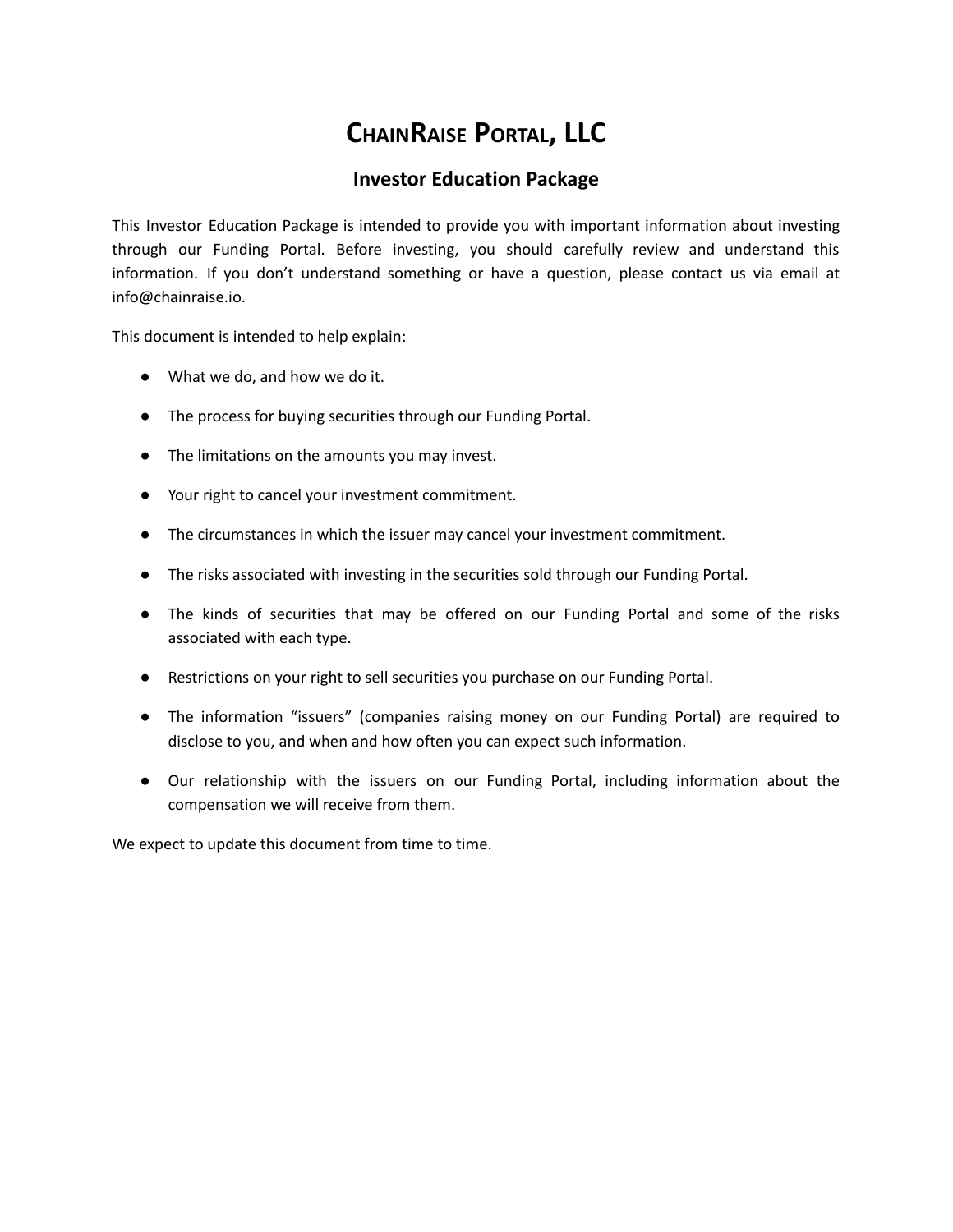## **WHAT YOU SHOULD CONSIDER FIRST**

Investing in the companies that will be offered on our Site is very different than investing in the public stock market. The companies at our Site are likely to be small, with limited or no track records and little profits, if any.

With those caveats, and even in view of the risks listed in the "Risks of Investing" section below, we believe that the companies on our Site will offer worthwhile opportunities both to invest in promising earn interest on your money and to invest in businesses you know and care about. With that said, what we believe doesn't matter. The first thing for you to consider, before you go further, is whether it is appropriate for you to invest in any of these companies based on your own personal circumstances. Among the questions you should ask yourself are:

- Can I afford to lose all the money I invest?
- If I lose all or part of my money, will I be okay psychologically?
- Do I understand the company I am thinking about investing in? Do I understand its product or service? Am I personally familiar with that market?
- Do I understand the business the company is conducting? Do I understand how the company can make money?
- Do I understand the Security I'm buying?
- Do I trust the owners and managers of the company?
- Do I understand the documents I'm being asked to sign?
- Do I feel comfortable making this decision myself? If not, have I consulted with an advisor?

Only if you can truthfully answer "Yes" to all those questions should you invest.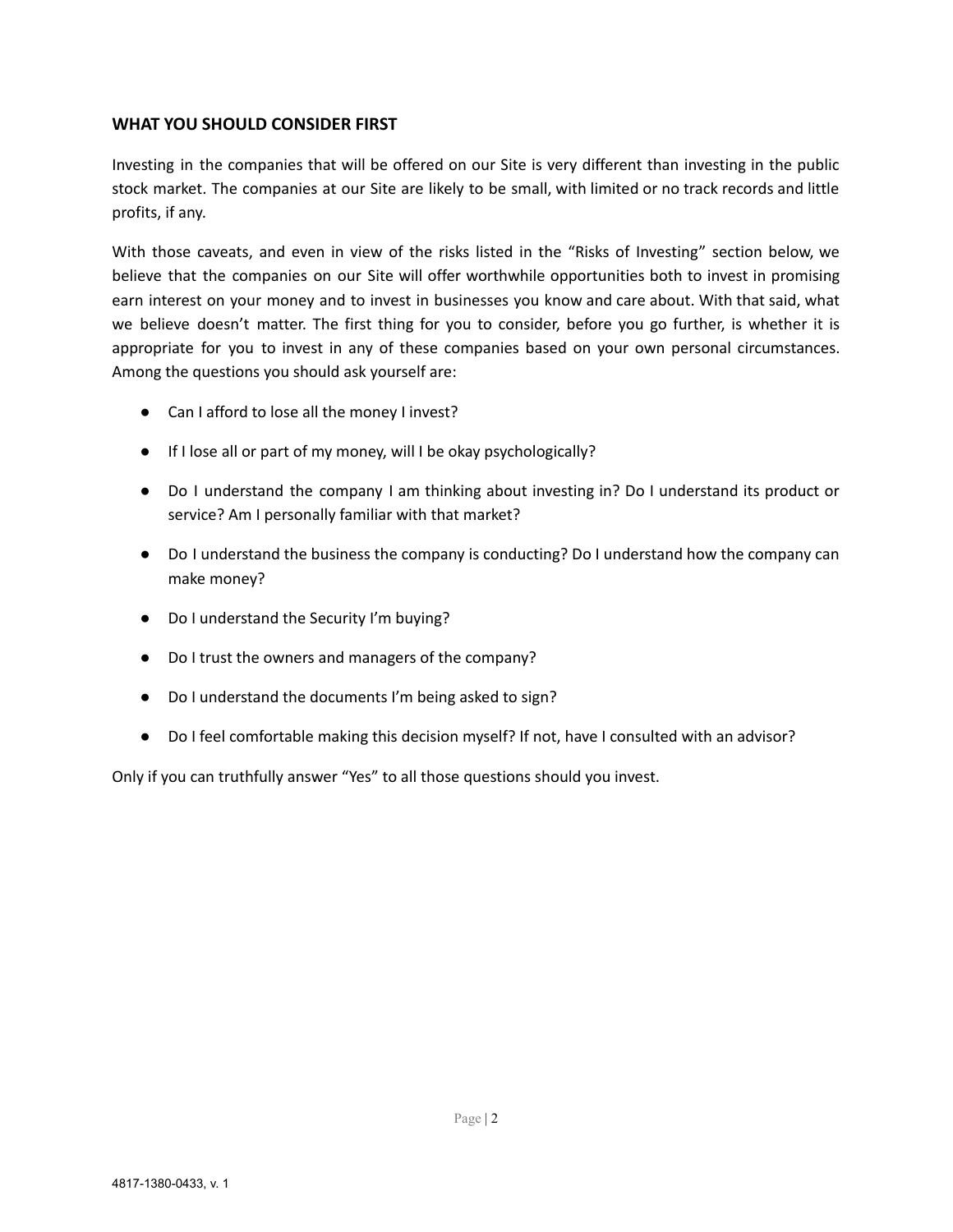#### **DEFINITIONS**

These definitions apply throughout this Investor Education Package:

**Site** – Our Internet site located at www.ChainRaise.io.

**Platform** – Another word we use to refer to our Internet site.

**Issuer** – A company trying to raise money from investors on our Site, by selling its Securities.

**Security** – A share of stock, a promissory note, a bond, or any other instrument offered by an Issuer on our Site.

**Title III** – Title III of the JOBS Act of 2012, which allows "Regulation Crowdfunding."

**Funding Portal** – A term used to describe Internet sites allowed to offer and sell Securities under Title III. We are a Funding Portal.

**SEC** – The U.S. Securities and Exchange Commission. The website: www.sec.gov.

**FINRA** – The Financial Industry Regulatory Authority. The website: www.finra.org.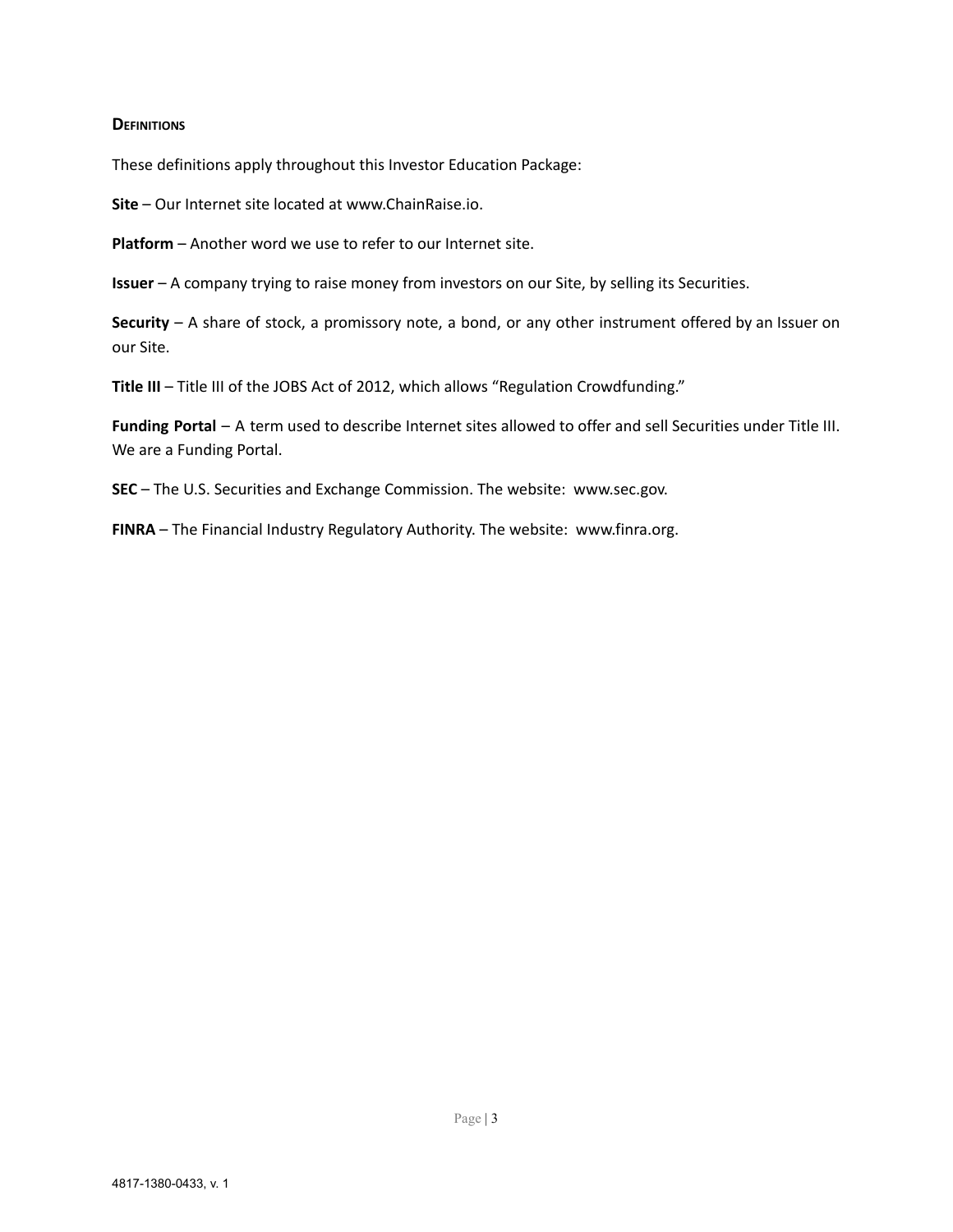## **WHAT WE DO**

We are a "Funding Portal." We are registered with the SEC and with FINRA to act as an intermediary in Securities that are offered and sold under Title III.

While similar, being a Funding Portal isn't the same as being a registered "broker-dealer." We are not a registered broker-dealer.

Think of us as a marketplace, or a shopping mall, bringing together companies and investors. When you invest, you are not investing in us or in any entity affiliated with us. You are investing in a third-party business that has chosen to raise money using our marketplace.

As an intermediary, or marketplace, we do not guarantee any particular outcome and are not responsible for what happens to your investment – all investments are undertaken at your own risk. We also do not guarantee the accuracy of the information you receive from issuers. Our job is to facilitate investments and help ensure that transactions between investors and issuers meet legal requirements.

#### *What We Do*

- Select which Issuers to list on our platform, by among other things:
	- o Conducting background checks on the issuer and its principals
	- o Conducting due diligence to have a reasonable basis for believing the issuer is complying with all its obligations
	- $\circ$  Conducting due diligence to have a reasonable basis for believing the issuer has established a means to keep accurate records of the holders of its securities
- Advise Issuers about their offerings, and help prepare offering documents
- Screen investors to ensure that they satisfy applicable per-investor limits (discussed below)
- Provide communication channels between you and the Issuer, and between you and other potential investors, where you can ask questions and exchange information
- Provide search functions or other tools for investors
- Provide you with educational materials to help you assess the risks of investing (*e.g.*, this document)
- Keep records of investor communications and materials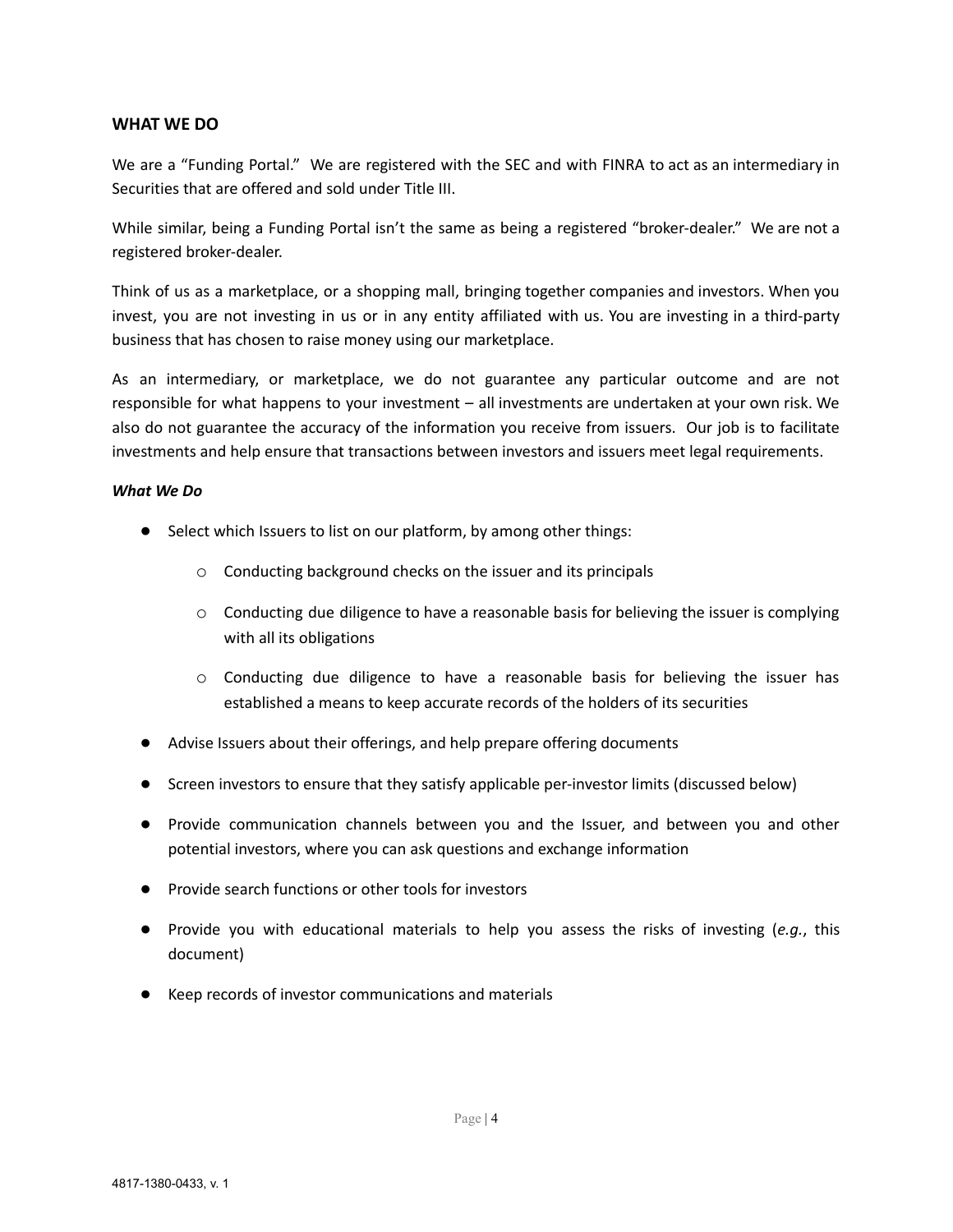#### *What We Don't Do*

- Offer investment advice or recommendations
- Guarantee any particular investment outcome
- Speak to investors about the merits of any particular company or offering

#### *Our Relationship with Issuers*

Issuers will pay us to be on our Funding Portal. They might pay us flat fees, commissions based on the amount of money they raise, or in other ways. They might also pay us for specified services we provide to them and reimburse us for expenses we incur on their behalf. For each offering you invest in, we will disclose our compensation.

In some cases, an Issuer might pay us in whole or in part with its own Securities, *e.g.*, with its own promissory note. This will always be the same class of Security that is being offered to investors on our Platform. For example, if the issuer is offering common stock to investors, only common stock could be used for our compensation.

We will never own any financial interest in Issuers listed on our Funding Portal other than Securities we receive from them as compensation.

After an offering is complete, we might or might not have an ongoing relationship with the Issuer. The Issuer may decide to use our Funding Portal to raise money in the future, or use services provided by (and pay compensation to) entities affiliated with us.

#### *Communication Channels*

We will maintain online communications channels –chat rooms, basically – where you can communicate with other investors and with the Issuer. All discussions on the chat rooms will be open to the public, but only investors who have registered with us are allowed to post. Representatives of the Issuer, and anyone engaged in promoting the offering, must clearly identify themselves as such. The chat room is where you can ask questions about investment opportunities that interest you.

We, the Funding Portal, generally aren't allowed to participate in the chat room, except to establish guidelines and remove potentially abusive or fraudulent content.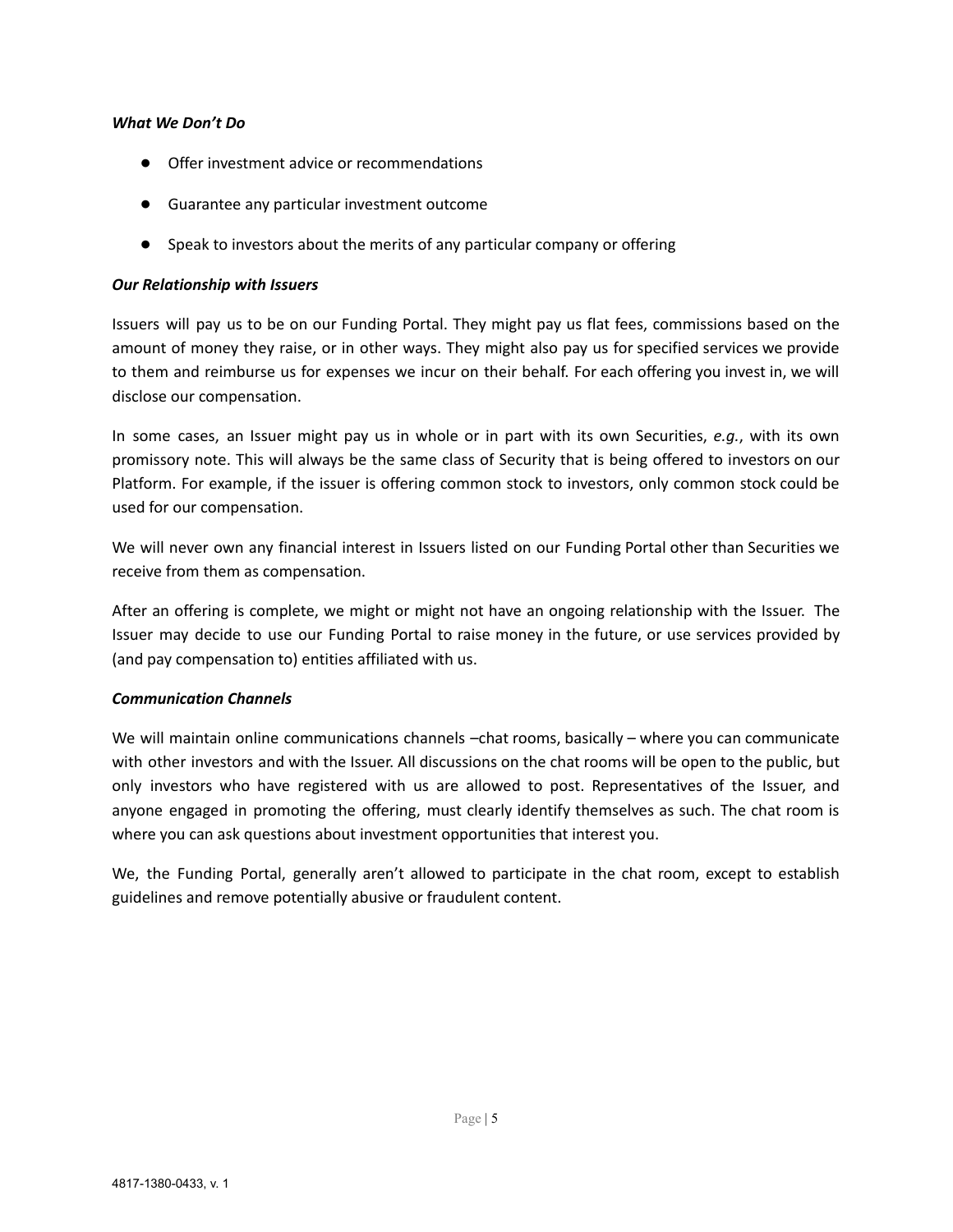## **HOW WE SCREEN AND DON'T SCREEN ISSUERS**

Under regulations issued by the SEC, we are required to:

- Have a "reasonable basis" for believing that every Issuer on our Platform is eligible to offer its Securities on our Platform and is complying with Title III. We might perform our own due diligence, but we are generally allowed to rely on the representations of the Issuer.
- Have a "reasonable basis" for believing that every Issuer on our Platform has established means to accurate records of the holders (owners) of its Securities. Again, we might perform our own due diligence, but we are generally allowed to rely on the representations of the Issuer.
- Deny access to the Platform to any Issuer if:
	- o We have a "reasonable basis" for believing that an Issuer or any of its officers, directors, or beneficial owner of 20% or more of its outstanding voting securities is subject to disqualification under the rules discussed under "Disqualification of Issuers" below. We are *not* allowed to rely solely on the Issuer's representations to form this "reasonable belief," but must conduct background checks with third parties.
	- o We have a "reasonable basis" for believing that the Issuer or the offering presents the potential for fraud or otherwise raises concerns about investor protection, or we can't effectively assess the risk.

We will comply with all those requirements. But – and this is very important – we are *not* required to conclude that Issuers on our Platform represent good investments for investors. In fact, we are not even allowed to tell you if we think that one Issuer is a better investment than another Issuer. You have to make those decisions on your own.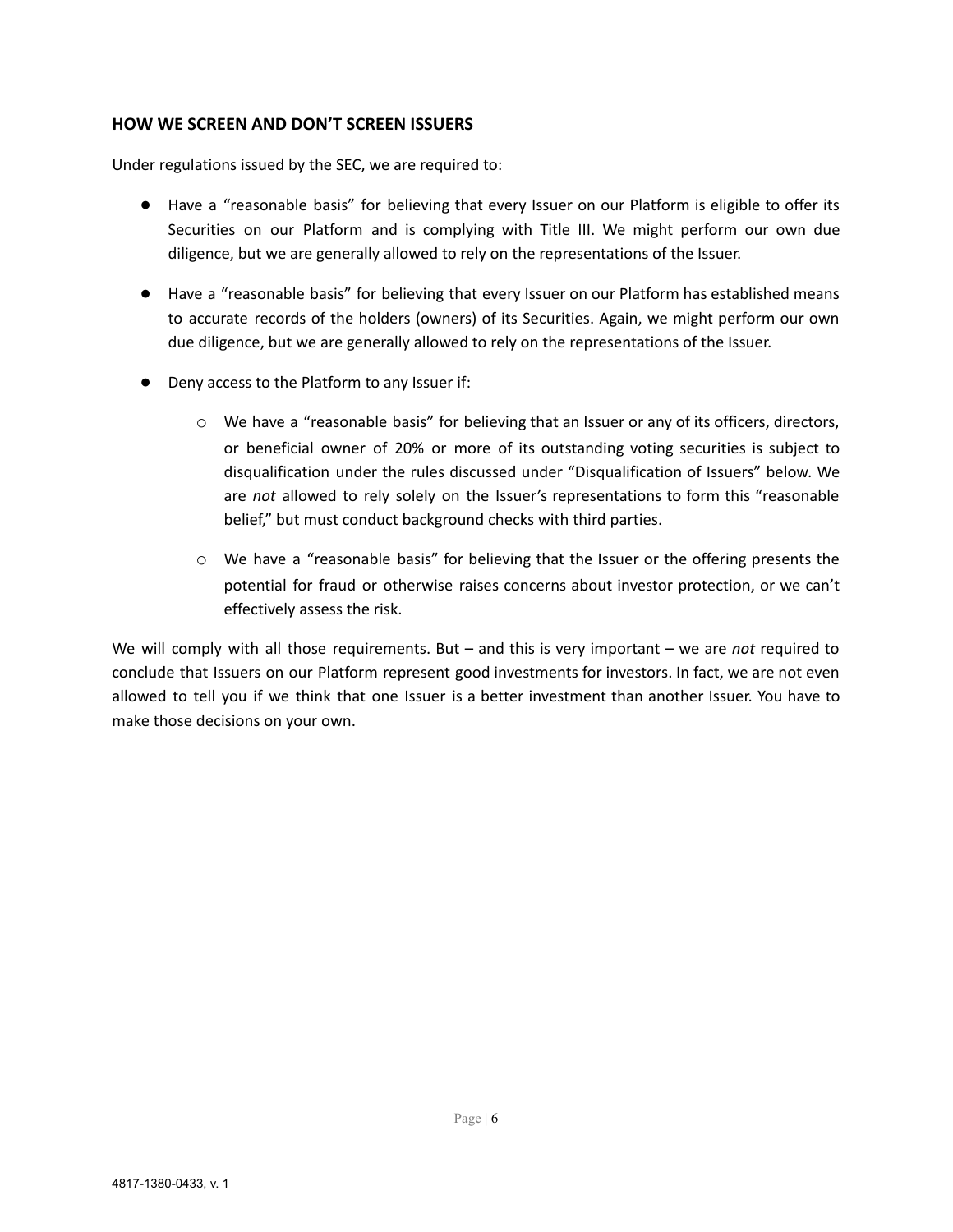## **DISQUALIFICATION OF ISSUERS**

Title III may not be used if the Issuer or certain other people have been the subject of certain disqualifying events during the last 10 years.

The "certain other people" are:

- Any predecessor of the Issuer;
- Any director, officer, general partner, or manager of the Issuer;
- A person owning 20% or more of the Issuer's voting power;
- Any promoter associated with the Issuer;
- Any person who will be paid for soliciting investors; and
- Any general partner, director, officer, or manager of such a solicitor.

The "certain disqualifying events" include a long list of events, all involving improper actions in the securities business – for example, the conviction of a felony or misdemeanor in connection with the purchase or sale of any security, or the loss of license of a securities broker for misconduct. As explained above, we will conduct background checks before allowing an Issuer to list on our Platform.

#### **THE KINDS OF SECURITIES WE WILL OFFER**

We expect to offer various kinds of Securities on our Platform:

- *Debt Securities* Specifically, promissory notes. The promissory notes will require the Issuer to pay your money back, plus interest at a specified rate, over a specified time period. Owning a promissory note does not make you an owner of the company. Instead, you are a creditor. As long as the company has enough money to repay your loan, plus any interest you've been promised, the value of your security stays the same; the fluctuations of the fortunes of the company don't affect you, unless the fortunes go way down. On the other hand, you don't share in the appreciation if things go well. If the company increases in value 100-fold, you just have the right to get your money back, plus interest.
- *Revenue-Sharing Notes* A regular promissory note requires the Issuer make specified payments of interest and principal at specified times. In contrast, a revenue-sharing note requires the Issuer to pay a specified percentage of its revenue. For example, a revenue-sharing note might require the Issuer to pay investors 5% of its revenue for four years. Typically, a revenue-sharing note will also state a maximum that investors are entitled to receive (*e.g.*, double their investment) and a due date for repayment of the original investment.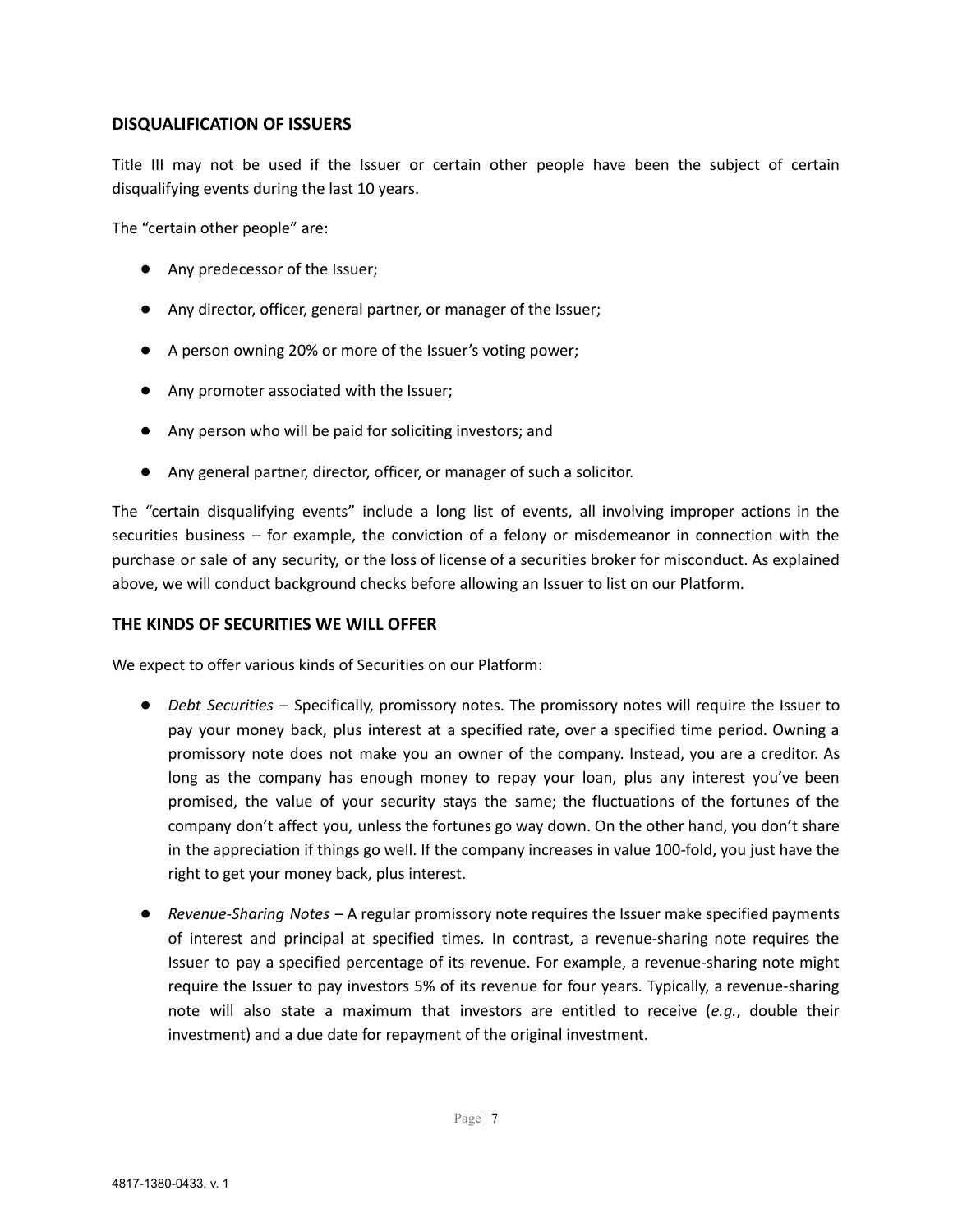- *Equity Securities* When you buy an "equity security," like the common stock of a corporation, you become an *owner* of the company. The value of your interest fluctuates with the fortunes of the company; if the company does well the value of your interest goes up, while if it does poorly the value goes down, possibly all the way to zero. As an owner, you generally have the right to share in any profit distributions made by the company, and you also share in the appreciation in the value of the company. Owning an equity security in a company is like owning a house, both the good part and the bad part. When a company dissolves, the owners of the equity securities are paid last, after all the creditors.
- *"Preferred" Equity Securities* In some cases, a company will offer a "preferred equity security," like the preferred stock of a corporation. Typically, the holders of the preferred equity security have a right to receive distributions before the holders of the regular equity securities. For example, the holders of a preferred stock might have the right to receive a 4% dividend before dividends are paid to the holders of common stock. But preferred equity is still equity. The holders of preferred equity are paid *after* creditors.
- *Hybrid Securities* Some securities, which we call "hybrid securities," have characteristics of both equity securities and debt securities, like a cross between a dog and a horse.
- *Convertible Securities* Some securities, which we call "convertible securities," start out as one kind of security but can be changed – converted – into a different kind of security. For example, a company might issue a debt security that can be converted by the holder into common stock at some specified time. Sometimes the conversion is triggered at the option of the holder, sometimes at the option of the company, and other times upon the occurrence of a specified event.
- *SAFEs* "SAFE" stands for "simple agreement for future equity." Although there are many kinds of SAFEs, the typical SAFE converts into an equity security – either common stock or preferred stock – when the Issuer raises more money in the future. If the Company never raises more money in the future you typically have to wait until the company is sold or dissolved to get your money back.
- *Callable Securities* Any kind of security can also be a "callable security," meaning it can be "called," or redeemed (bought back) by the company (for a debt security this is equivalent to an issuer having the option to prepay a loan prior to its maturity).
- *Other Kinds of Securities* The possible kinds of securities are limited only by the imaginations of financial needs of companies, investors, and lawyers.

When you review the opportunities at the Site, each opportunity will explain what kind of Security is being offered.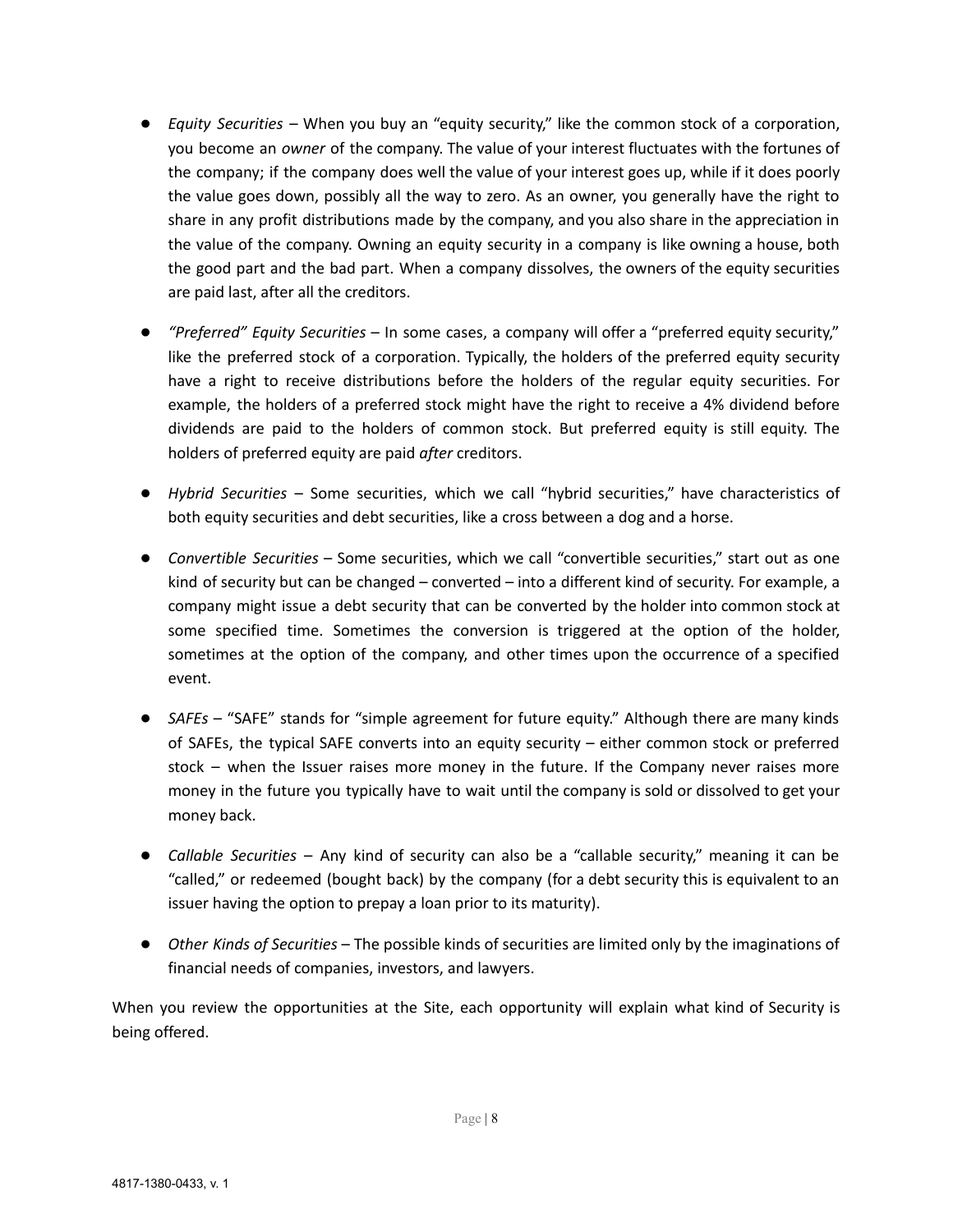## **LIMITS ON HOW MUCH YOU MAY INVEST**

#### *Accredited Investors*

If you are an "accredited investor," you can invest as much as you want in offerings under Title III. The term "accredited investor" includes:

- A natural person who has individual net worth, or joint net worth with the person's spouse or spousal equivalent, that exceeds \$1 million at the time of the purchase, excluding the value of the primary residence of such person;
- A natural person with income exceeding \$200,000 in each of the two most recent years or joint income with a spouse or spousal equivalent exceeding \$300,000 for those years and a reasonable expectation of the same income level in the current year;
- A natural person who holds any of the following licenses from the Financial Industry Regulatory Authority (FINRA): a General Securities Representative license (Series 7), a Private Securities Offerings Representative license (Series 82), or a Licensed Investment Adviser Representative license (Series 65);
- A natural person who is a "knowledgeable employee" of the issuer, if the issuer would be an "investment company" within the meaning of the Investment Company Act of 1940 (the "ICA") but for section  $3(c)(1)$  or section  $3(c)(7)$  of the ICA;
- An investment adviser registered under the Investment Advisers Act of 1940 (the "Advisers Act") or the laws of any state;
- Investment advisers described in section 203(l) (venture capital fund advisers) or section 203(m) (exempt reporting advisers) of the Advisers Act;
- A trust with assets in excess of \$5 million, not formed for the specific purpose of acquiring the securities offered, whose purchase is directed by a sophisticated person;
- A business in which all the equity owners are accredited investors;
- An employee benefit plan, within the meaning of the Employee Retirement Income Security Act, if a bank, insurance company, or registered investment adviser makes the investment decisions, or if the plan has total assets in excess of \$5 million;
- A bank, insurance company, registered investment company, business development company, small business investment company, or rural business development company;
- A charitable organization, corporation, limited liability company, or partnership, not formed for the specific purpose of acquiring the securities offered, with total assets exceeding \$5 million;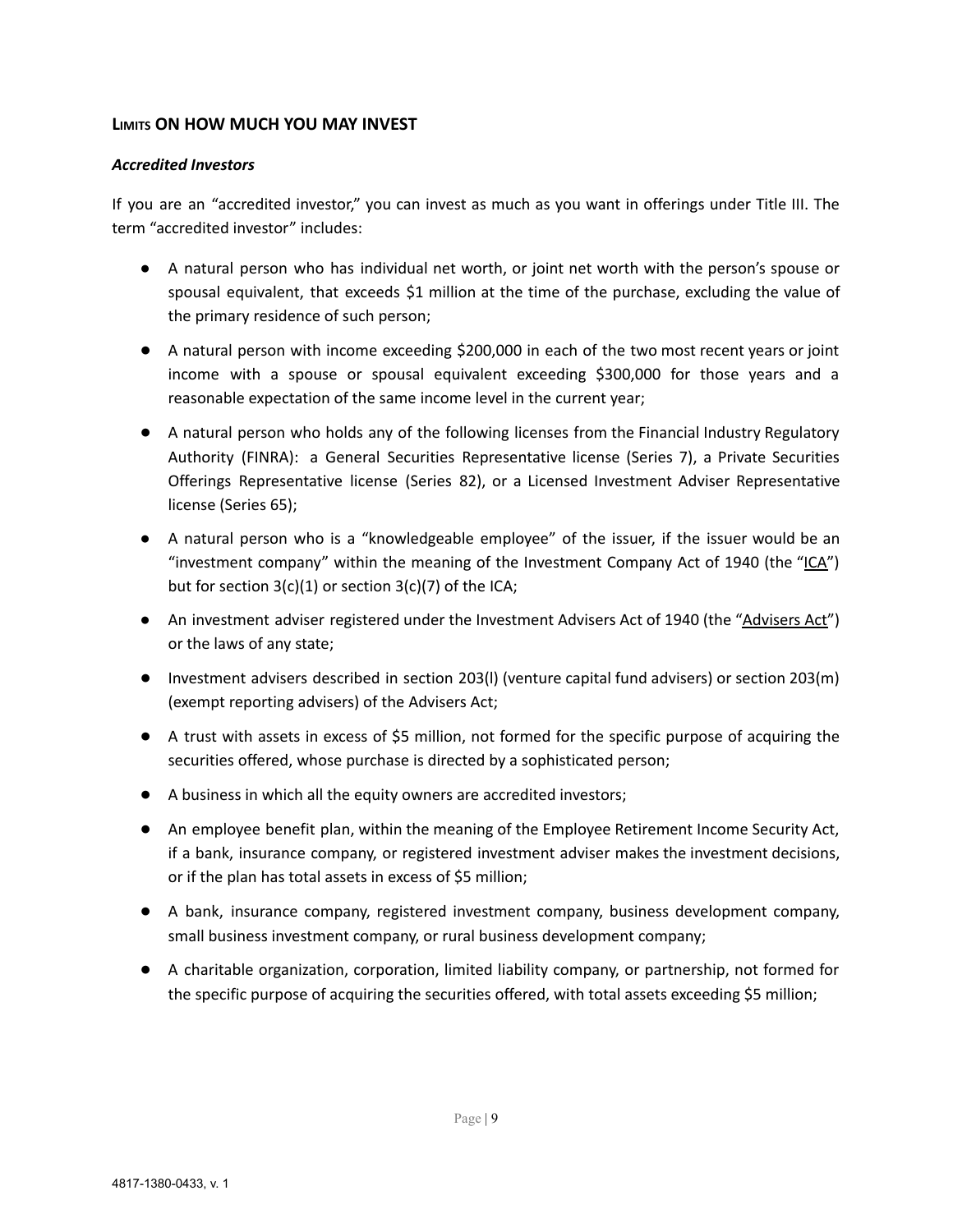- $\bullet$  A "family office," as defined in rule 202(a)(11)(G)-1 under the Advisers Act, if the family office (i) has assets under management in excess of \$5,000,000, (ii) was not formed for the specific purpose of acquiring the securities offered, and (iii) is directed by a person who has such knowledge and experience in financial and business matters that such family office is capable of evaluating the merits and risks of the prospective investment;
- Any "family client," as defined in rule 202(a)(11)(G)-1 under the Advisers Act, of a family office meeting the requirements above, whose investment in the issuer is directed by such family office;
- Entities, including Indian tribes, governmental bodies, funds, and entities organized under the laws of foreign countries, that were not formed to invest in the securities offered and own investment assets in excess of \$5 million; or
- A director, executive officer, or general partner of the company selling the securities, or any director, executive officer, or general partner of a general partner of that issuer."

## *Non-Accredited Investors*

If you are not an accredited investor, Title III limits how much you can invest every year – not only in any one company, or through any one Funding Portal, but also in *all* companies through *all* Funding Portals. These limits apply only to your investments under Title III (Regulation Crowdfunding), however.

Specifically, if you are not an accredited investor the maximum amount you can invest in *all* Title III offerings during any period of 12 months is:

- If your annual income or net worth is less than \$107,000, you may invest the *greater* of:
	- o \$2,200; or
	- o 5% of the greater of your annual income or net worth.
- If your annual income and net worth are both at least \$107,000, you can invest the *lesser* of:
	- o \$107,000; or
	- o 10% of the greater of your annual income or net worth.

These limits are adjusted periodically by the SEC, based on inflation.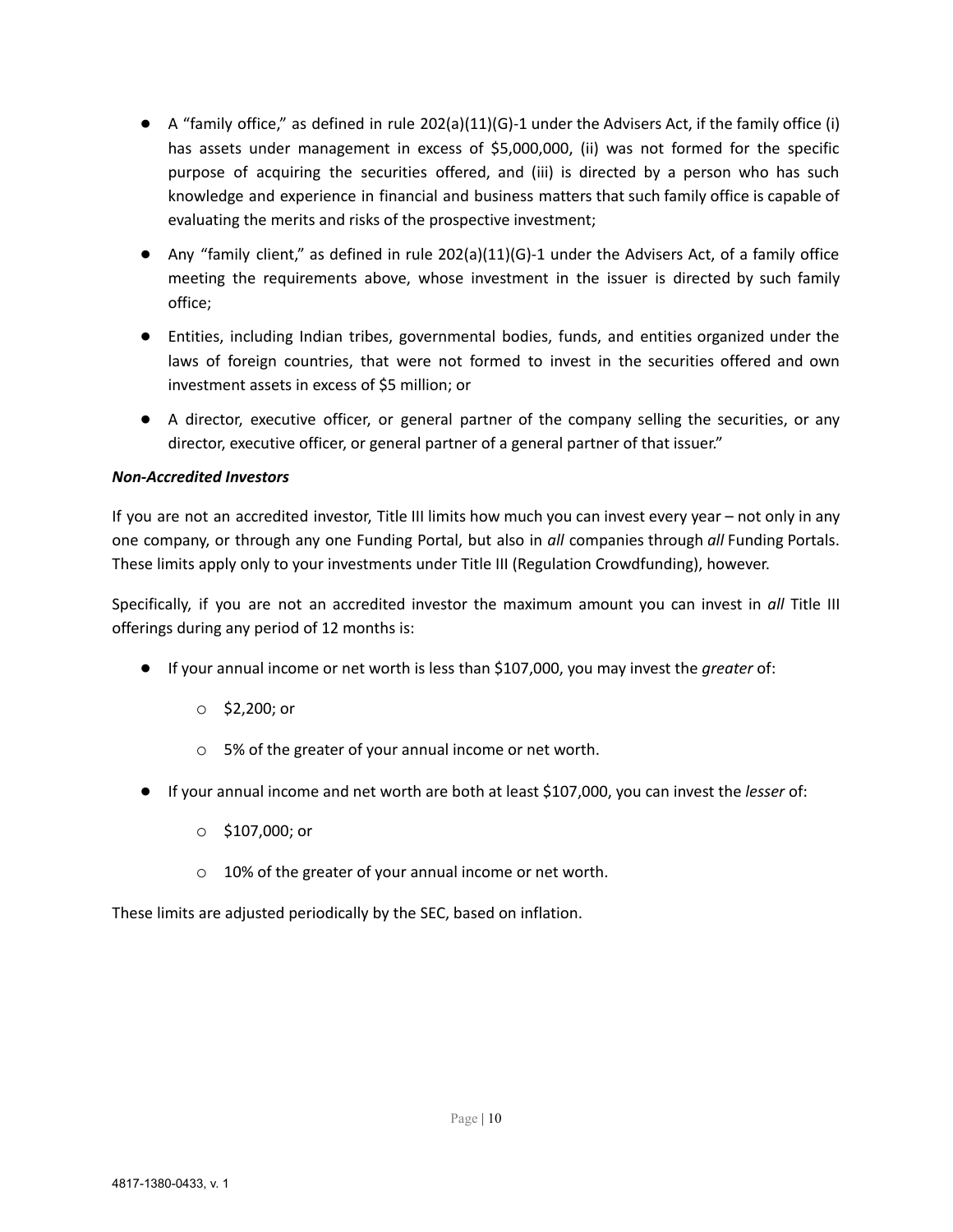You and your spouse may combine your incomes and assets for purposes of determining how much you may invest, although if you do so, you will be treated as a single investor for purposes of determining how much either of you may invest.

**EXAMPLE**: Investor Smith earns \$107,000 per year and has a net worth of \$150,000. Investor Smith makes his first Title III investment on December 1, 2016, investing \$7,500 in Company X. On November 27, 2017 Investor Smith would like to make his second Title III investment, investing \$5,000 in Company Y. But he can't; he can invest only \$3,200 in Company Y. But he could invest \$3,200 in Company Y on November 27, 2017 and another \$1,800 (actually, another \$10,700, if he wanted to) on December 1, 2017.

#### **HOW TO INVEST**

#### *Registration*

First, register at the Site. There, you will establish log-in credentials and provide us with some information about yourself.

You will also be asked to review and confirm that you will comply with our Terms of Use and Privacy Policy, and consent to electronic delivery (*i.e.*, email) of all documents.

We have the right to reject or revoke your registration to our Site for any reason, including a violation of our Terms of Use or Privacy Policy.

#### *Online Process*

Under Title III, the entire investment process happens online, through the Site. We will never send you paper, call you on the phone (except in some emergencies), or ask to meet with you.

#### *Making an Investment*

You can see investment opportunities as soon as you visit the Site. When you click on an opportunity that interests you, you will be able to see all the information available about the opportunity (see the "Issuer Information" section below). But you won't be allowed to invest until you register.

Once you decide to invest, click on the "INVEST" button. We will ask for more information, arrange for you to pay for your investment, and asked you to sign one or more documents with the Issuer. For example, you might be asked to sign something called an "Investment Agreement."

Having done all that, you will be deemed to have made an "investment commitment." But you'll still have a chance to cancel, as described below.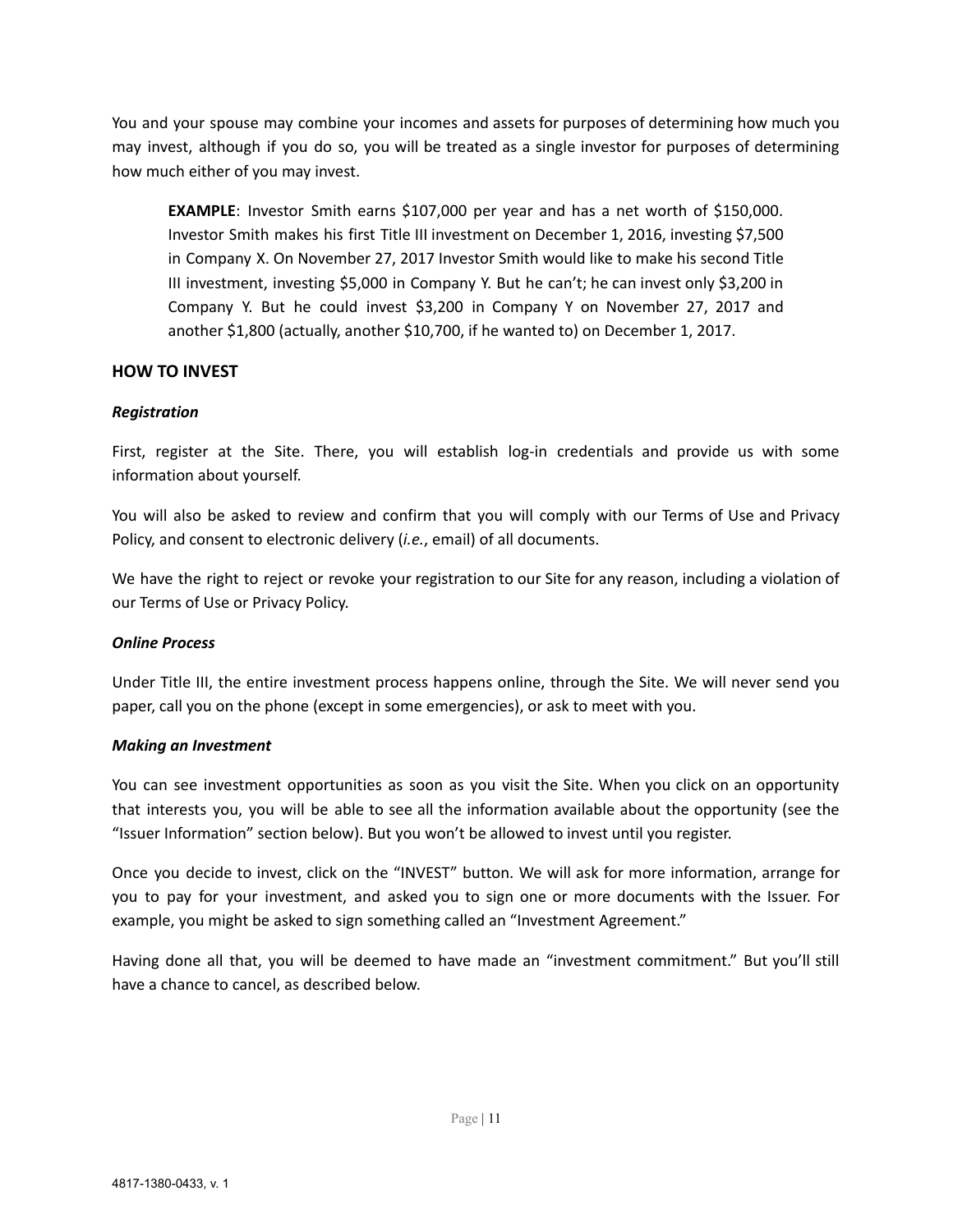#### *Notice of Investment Commitment*

Once we receive your investment commitment, we will notify you of:

- The dollar amount of your commitment
- The price of the Securities you committed to buy
- The name of the Issuer
- The date and time by which you may cancel your commitment

#### *Target Offering Amount and Offering Deadline*

For each offering, the Issuer will disclose a "target offering amount," meaning the minimum amount the Issuer is trying to raise (in some cases this could be as little as \$1), and an "offering deadline." If the Issuer doesn't raise the target amount before the offering deadline, then the offering will be cancelled and any investors who have made investment commitments will receive their money back.

If the Issuer reaches the target offering amount before the offering deadline, it may close the offering early as long as (1) the offering has remained open for at least 21 days, and (2) we give a notice to investors. The notice must:

- Specify the new deadline, which must be at least five days after the date of our notice;
- Notify investors that they may cancel their investment commitment for any reason up until 48 hours before the new deadline; and
- Notify investors whether the issuer will continue to accept investment commitments during the 48 hour period before the new deadline.

If an Issuer intends to accept investments over and above the target offering amount, it must disclose the maximum amount it will accept and how it will handle "over-subscriptions." For example, the Issuer might allocate the securities on a first-come first-served basis, or *pro-rata* among all of the investors who make investment commitments, or in some other way.

#### *Your Right to Cancel Your Investment*

You can cancel your investment commitment at any time up to 48 hours before the offering deadline, for any reason. The Site will explain how.

Also, if there is a "material" change in the offering (an important change) after you make your investment commitment, then your commitment will *automatically* be cancelled, and you will be asked to make a new commitment based on the new information.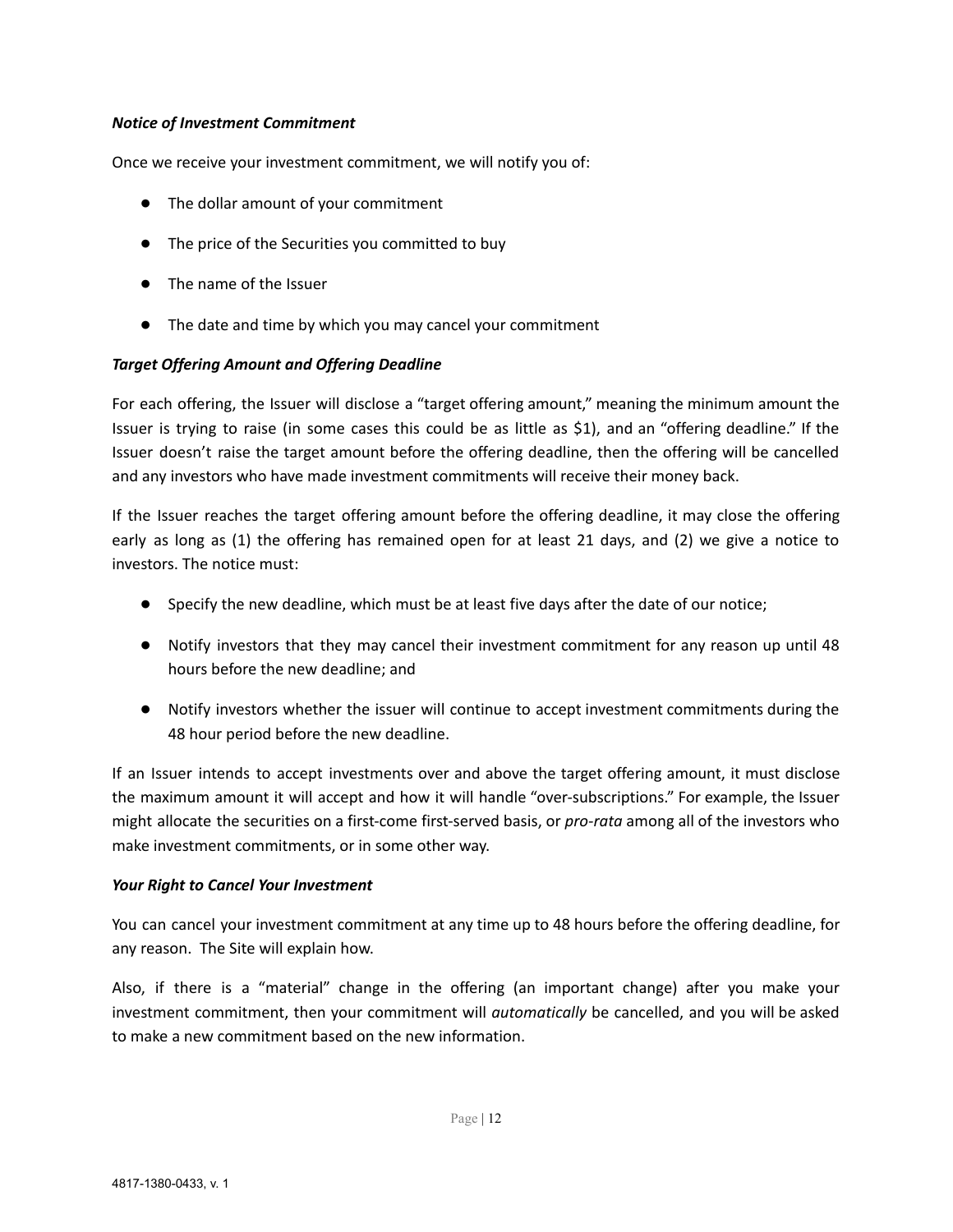## *Paying for Your Investment*

You will pay for your securities by a direct transfer from your bank account (an ACH transfer), which will be free to you.

When you invest, your money will be held in an account administered by a qualified third-party financial institution until the offering is completed. We, as a Funding Portal, are prohibited from holding your money. If the Issuer is successful in raising the target offering amount, the bank will release the investors' money to the Company. We will notify you by email and the investment process will be complete.

## *Confirmation of Transaction*

Before your investment is final, we will send you a notice disclosing, among other things:

- The date of the transaction
- The type of Security you are buying
- The price and number of Securities you are buying, as well as the number of Securities sold by the issuer in the entire transaction and the price(s) at which the Securities were sold
- If you are buying a debt security, the interest rate and the yield to maturity calculated from the price paid and the maturity date
- If you are buying a callable security, the first date that the security can be called by the issuer
- The source, form and amount of any compensation we, the Funding Portal, expect to receive in the transaction

#### **RESTRICTIONS ON RESALE**

Once you buy a Security (*e.g.*, a promissory note), you aren't allowed to sell or otherwise transfer the Security for one year, except for sales or transfers:

- Back to the Issuer;
- To an accredited investor;
- As part of an offering registered with the SEC; or
- To a family member, to a trust you control, to a trust created for the benefit of your family member, or in connection with death or divorce.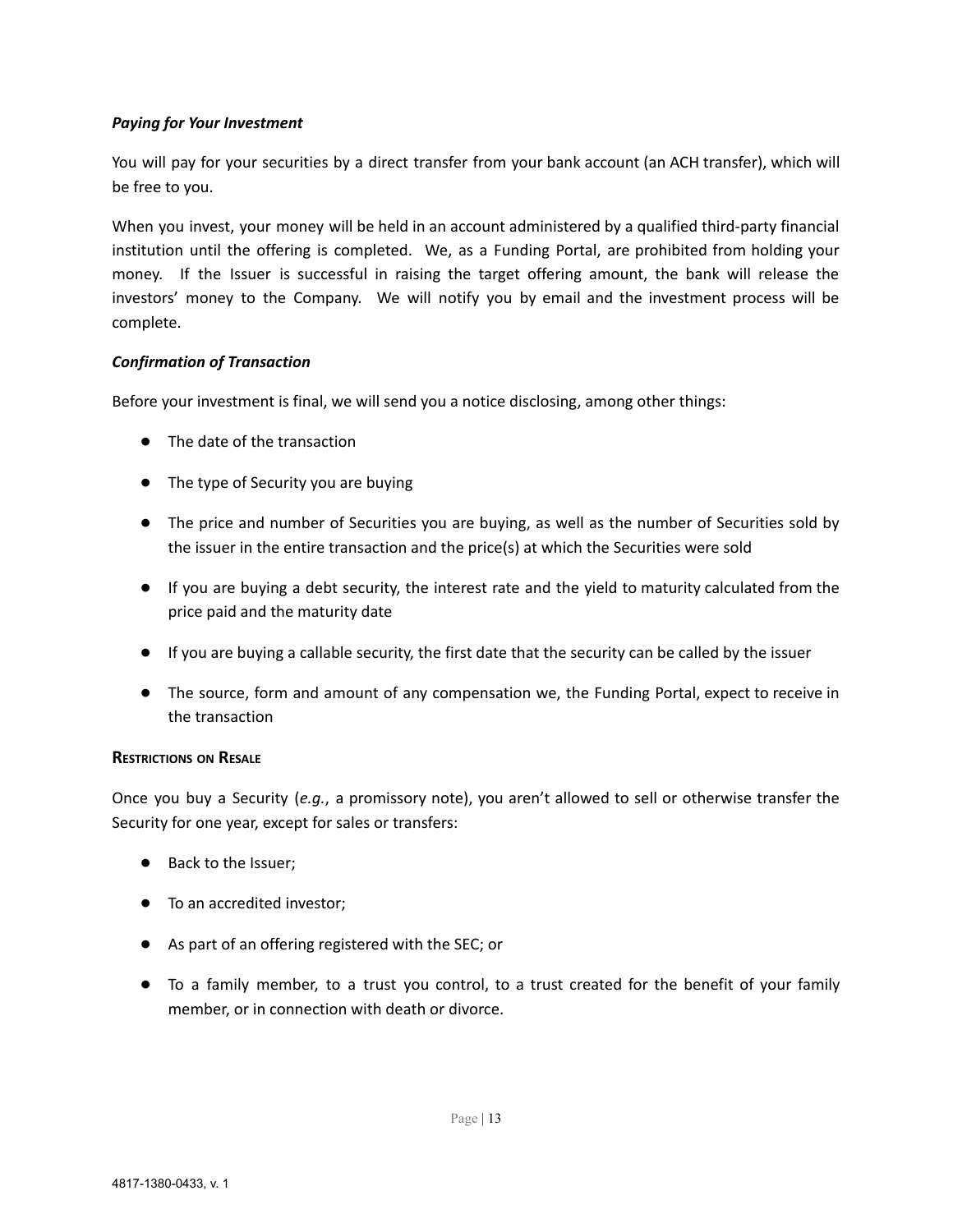The term "family member" includes a child, stepchild, grandchild, parent, stepparent, grandparent, spouse or spousal equivalent, sibling, mother-in-law, father-in-law, son-in-law, daughter-in-law, brother-in-law, or sister-in-law of the purchaser, and includes adoptive relationships. The term "spousal equivalent" means a cohabitant occupying a relationship generally equivalent to that of a spouse.

#### **INFORMATION THE ISSUER WILL DISCLOSE**

#### *Before You Invest*

Before you invest, the Issuer must provide you with extensive information on a Form C, which will be available on the Site. The information includes:

- The Issuer's name, address, and website
- The Issuer's directors and officers
- The principal occupation and employment for the last three years of each director and officer
- The names of each person owning 20% or more of the Issuer's voting securities
- The risk factors associated with the investment
- The Issuer's business and business plan
- How the proceeds of the offering will be used
- The Issuer's ownership and capital structure
- A description of how rights exercised by the principals of the Issuer could affect investors
- The compensation paid to us in the offering
- A description of previous offerings by the Issuer
- Whether the Issuer has previously failed to file the reports required by law
- Transactions with officers, directors, and other "insiders"
- Whether the Issuer would be disqualified from offering securities under Title III under the "bad actor" rules, if the effective date of those rules were different
- A discussion of the Issuer's financial condition
- How the Issuer will deal with over-subscriptions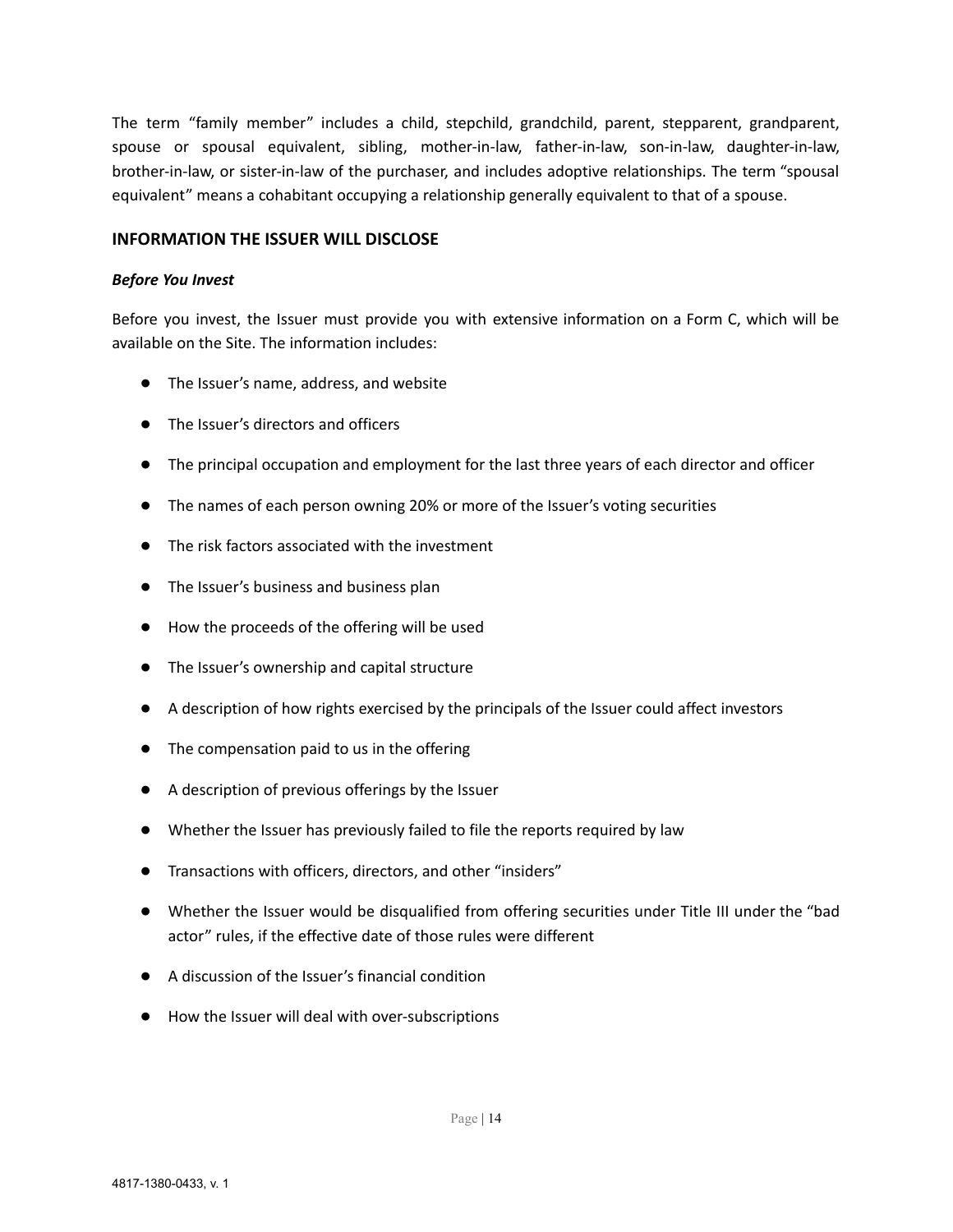- Where on the Issuers website it will post annual reports, and when the annual reports will be available
- Financial information about the Issuer, as described below
- Any "testing the waters" materials
- Any other information necessary in order to make the statements made, in light of the circumstances in which they were made, not misleading

What types of financial information an Issuer must provide depends on three things:

- How much money the Issuer is trying to raise in the current offering;
- Whether this is the Issuer's first offering using Title III; and
- If this is not the Issuer's first offering using Title III, how much the Issuer has raised in other Title III offerings during the last 12 months.

| Where the amount of the Title III<br>offering, together with all other<br>Title III offerings of the same Issuer<br>within the last 12 months, is: | The Issuer must provide:                                                                                                                                                                                                                                                                                                                                                                                                                                                           |
|----------------------------------------------------------------------------------------------------------------------------------------------------|------------------------------------------------------------------------------------------------------------------------------------------------------------------------------------------------------------------------------------------------------------------------------------------------------------------------------------------------------------------------------------------------------------------------------------------------------------------------------------|
| \$107,000 or less                                                                                                                                  | The Issuer's total income, tax income, and total tax, as<br>reported on the Issuer's Federal tax return, certified by<br>the principal executive officer of the Issuer; and financial<br>statements of the Issuer, certified by the principal<br>executive officer of the Issuer. If financial statements are<br>available that have been reviewed or audited by a public<br>accountant that is independent of the Issuer, then those<br>financial statement will be used instead. |
| More than \$107,000 but not more<br>than \$535,000                                                                                                 | Financial statements that have been reviewed by a public<br>accountant that is independent of the Issuer, but If<br>financial statements are available that have been audited<br>by a public accountant that is independent of the Issuer,<br>then those financial statement will be used instead.                                                                                                                                                                                 |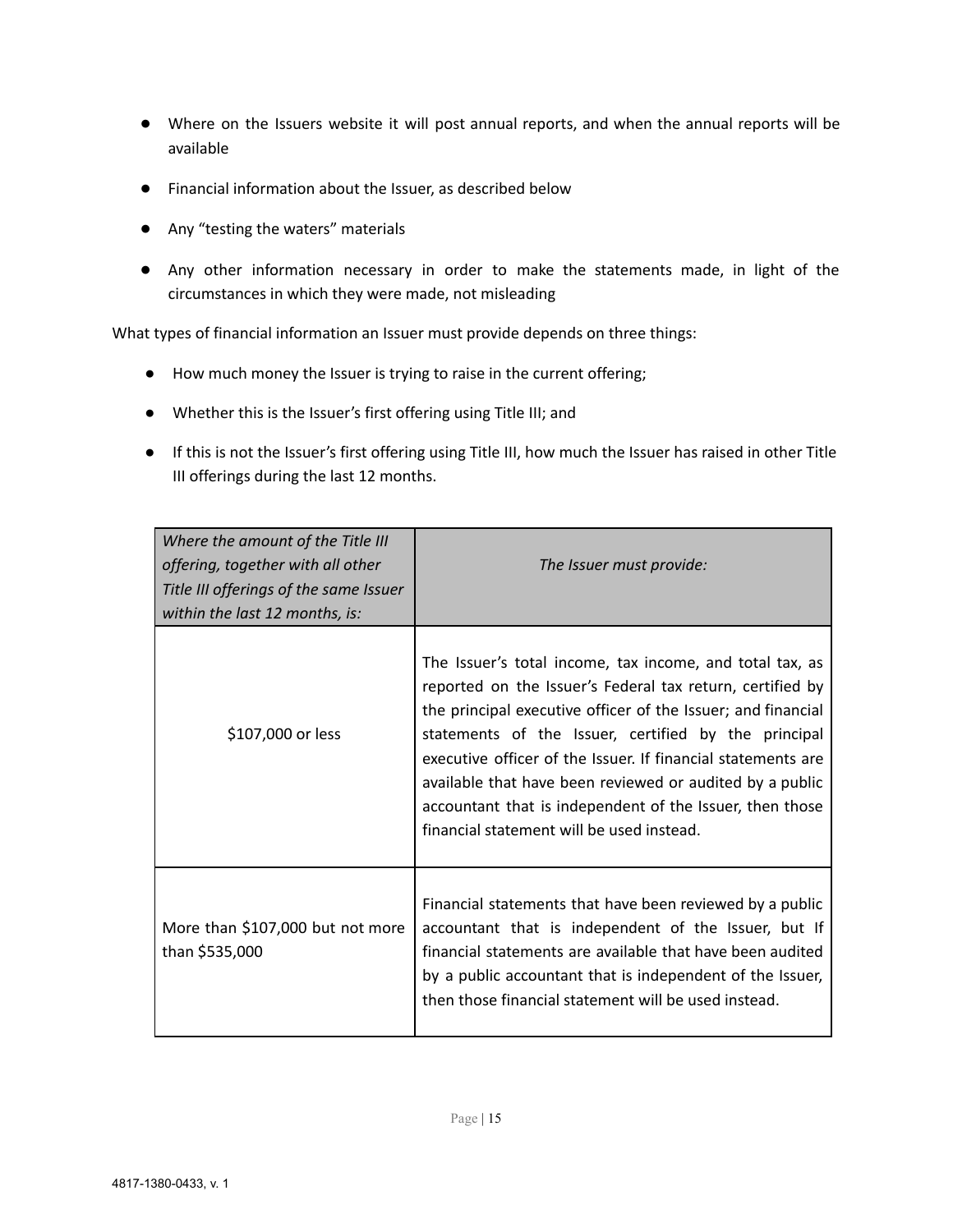| More than \$535,000 but not more<br>than \$1,070,000 | If this is the Issuer's first Title III offering, financial<br>statements that have been reviewed by a public<br>accountant that is independent of the Issuer. If this is not<br>the Issuer's first Title III offering, financial statements that<br>have been audited by a public accountant that is<br>independent of the Issuer. |
|------------------------------------------------------|-------------------------------------------------------------------------------------------------------------------------------------------------------------------------------------------------------------------------------------------------------------------------------------------------------------------------------------|
| More than \$1,070,000                                | Financial statements that have been audited by a public<br>accountant that is independent of the Issuer.                                                                                                                                                                                                                            |

All financial statements must be prepared in accordance with U.S. "generally accepted accounting principles." Financial statement reviews must be conducted in accordance with the Statements on Standards for Accounting and Review Services issued by the Accounting and Review Services Committee of the AICPA. Financial statement audits must be conducted in accordance with either (i) auditing standards of the AICPA, or (ii) the standards of the Public Company Accounting Oversight Board.

## *If Information Changes Before Closing*

If you make an investment commitment and there are important changes between the date of your commitment and the date the investment is concluded, then (1) the Issuer must notify you of the changes, (2) your investment commitment will be canceled automatically unless you reconfirm your commitment within five business days of receipt of the notice.

## *After You Invest*

After you invest, the Issuer is generally required to file annual reports with the SEC and post them on its own website within 120 days after the end of the fiscal year. The annual report will typically include:

- The same types of information included on the Form C you saw when you invested;
- Updated financial statements certified by the principal executive officer of the Issuer (the financial statements don't have to be reviewed or audited, but if the Issuer already has reviewed or audited financial statements, they must be provided); and
- Updated disclosures about the Issuer's financial condition.

The Issuer is allowed to stop filing annual reports upon the earlier to occur of:

● The date the Issuer has filed at least one annual report and has fewer than 300 shareholders of record;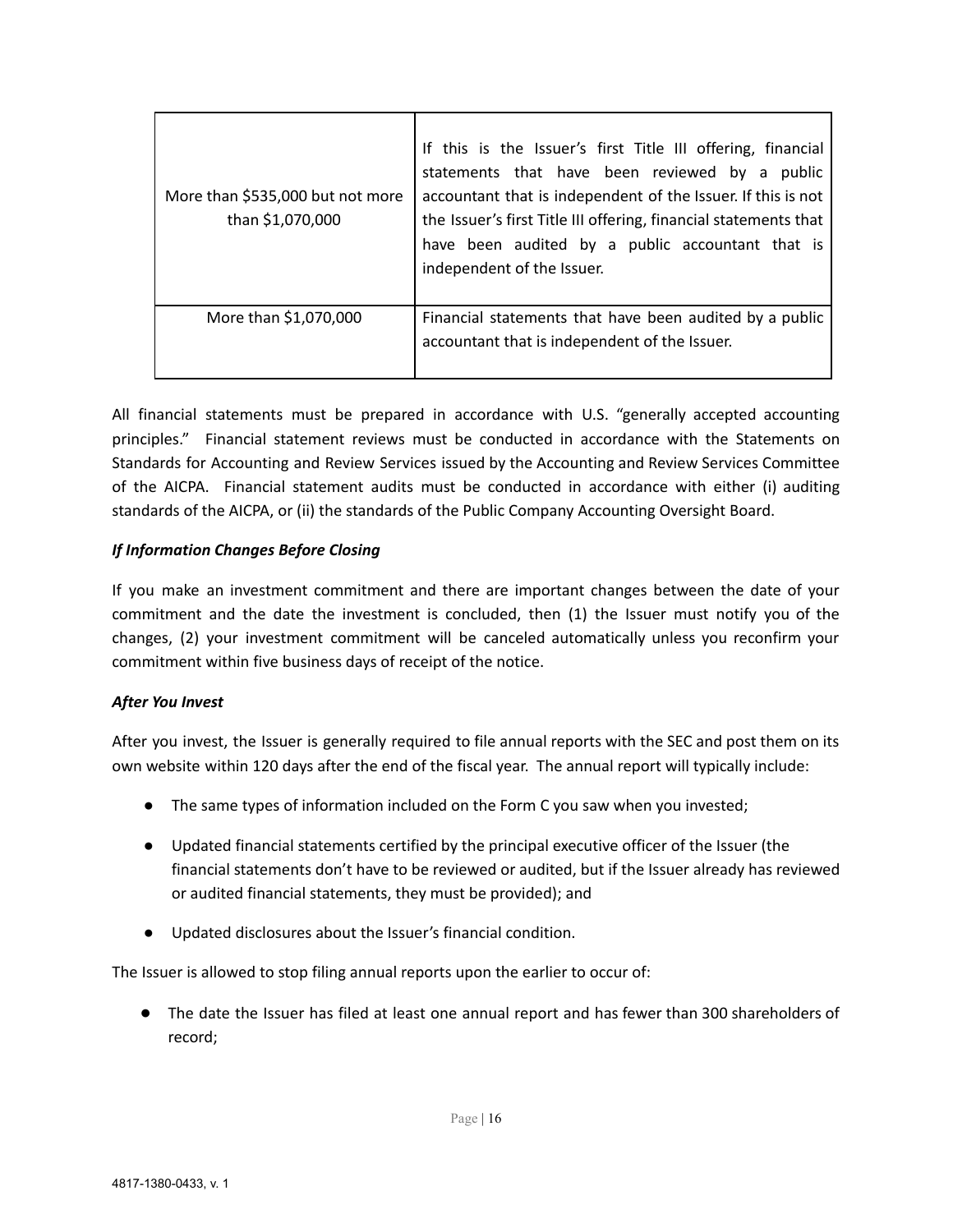- The date the Issuer has filed at least three annual reports and has total assets no greater than \$10 million;
- The date the Issuer or someone else buys all of the securities issued in the Title III offering;
- The date the Issuer registers its securities and is required to file reports under the Securities Exchange Act of 1934; or
- **●** The date the Issuer is dissolved under state law.

At best, you will have current information about the Issuer once per year. If the Issuer stops providing annual reports, you won't have current financial information about the Issuer at all.

## **PROMOTERS**

An Issuer might hire a public relations firm or other third party to promote the Issuer's offering on the Platform – for example, by talking about the offering in our chat room. Or an employee or founder of the Issuer might do the same thing. In either case, the person doing the promoting must identify himself or herself on the Platform and disclose that he or she is engaged in promotional activity. In the case of a third party, the third party must also disclose that it is being paid for its promotional activity.

## **PROPOSED CHANGES**

The SEC recently proposed significant changes to Title III, including changes that would:

- Allow accredited investors to invest any amount, with no limits.
- Raise the investment limits for non-accredited investors.
- Raise the amount an Issuer may raise, to \$5M per year.
- Limit the kinds of Securities that may be issued.

We will update these Educational Materials when and if any changes become effective.

#### **RISKS OF INVESTING**

Many of the Securities listed on our Platform are speculative and involve significant risk, including the risk that you could lose some or all of your money. We're describing some of the factors that make these investments risky in four ways:

- First, because many of the opportunities on our Platform will be in small businesses, we'll describe risks common to those businesses.
- Second, we'll describe risks common to most of the businesses on our Site.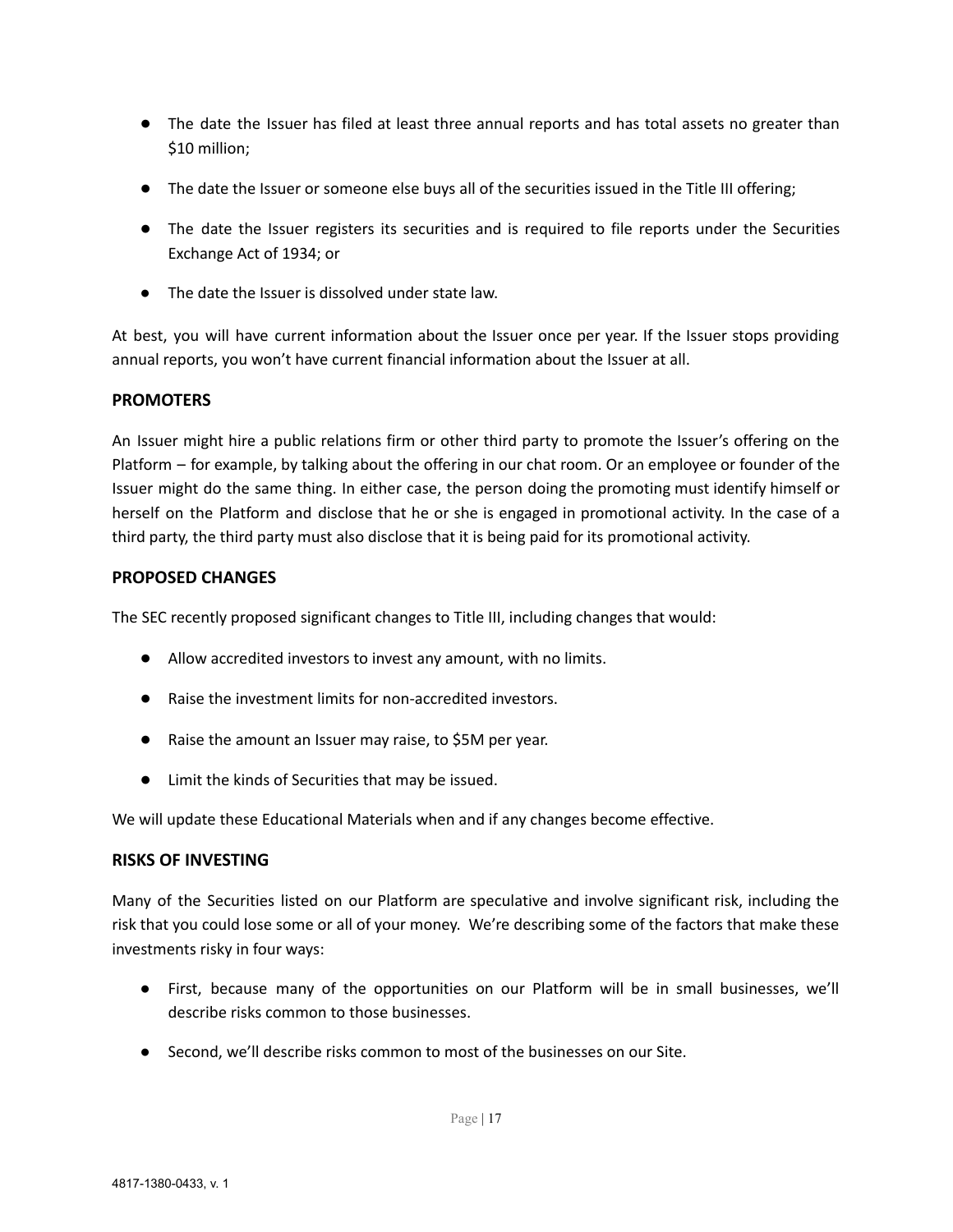- Third, we'll describe risks associated with equity securities, debt securities, revenue-sharing notes, and SAFEs.
- Fourth, when you review a particular investment opportunity, the Issuer will also provide a list of risks specific to that opportunity.

The order in which these factors are discussed, either here on in the Issuer's materials, is not intended to suggest that some factors are more important than others.

#### *Risks Associated with Small Businesses*

**LACK OF PROFESSIONAL MANAGEMENT:** Most small companies are managed by their founders. Very often the founder of a company is very strong in one area – for example, she might be an extremely effective salesperson or a terrific baker – but lacks experience or skills in other critical areas. It might be a long time before (1) a startup can afford to hire professional management, and (2) the founder recognizes the need for professional management. In the meantime, the company and its investors could suffer.

**LACK OF ACCESS TO CAPITAL:** Small companies have very limited access to capital, a situation that Title III Funding Portals hope to improve but cannot fix entirely. Frequently these companies cannot qualify for bank loans, leaving the company to live off the credit card debt incurred by the founder. Capital is the oxygen of any business, and without it a business will eventually suffocate and fail.

**LIMITED PRODUCTS AND SERVICES:** Most small businesses sell only one or two products or services, making them vulnerable to changes in technology and/or customer preferences.

**LACK OF ACCOUNTING CONTROLS:** Larger companies typically have in place strict accounting controls to prevent theft and embezzlement. Smaller companies typically lack these controls, exposing themselves to additional risk.

**LACK OF TECHNOLOGY:** Many small businesses cannot afford the technology that a larger business would use to create efficiencies and cost savings.

**CASH FLOW SHORTFALLS:** Many small businesses experience frequent shortfalls in cash flow. If a business doesn't have enough money to meet payroll, it might not make payments on obligations to its investors, either.

**COMPETITION:** A small business is likely to be vulnerable to competition, whether in the form of another small business or a national chain.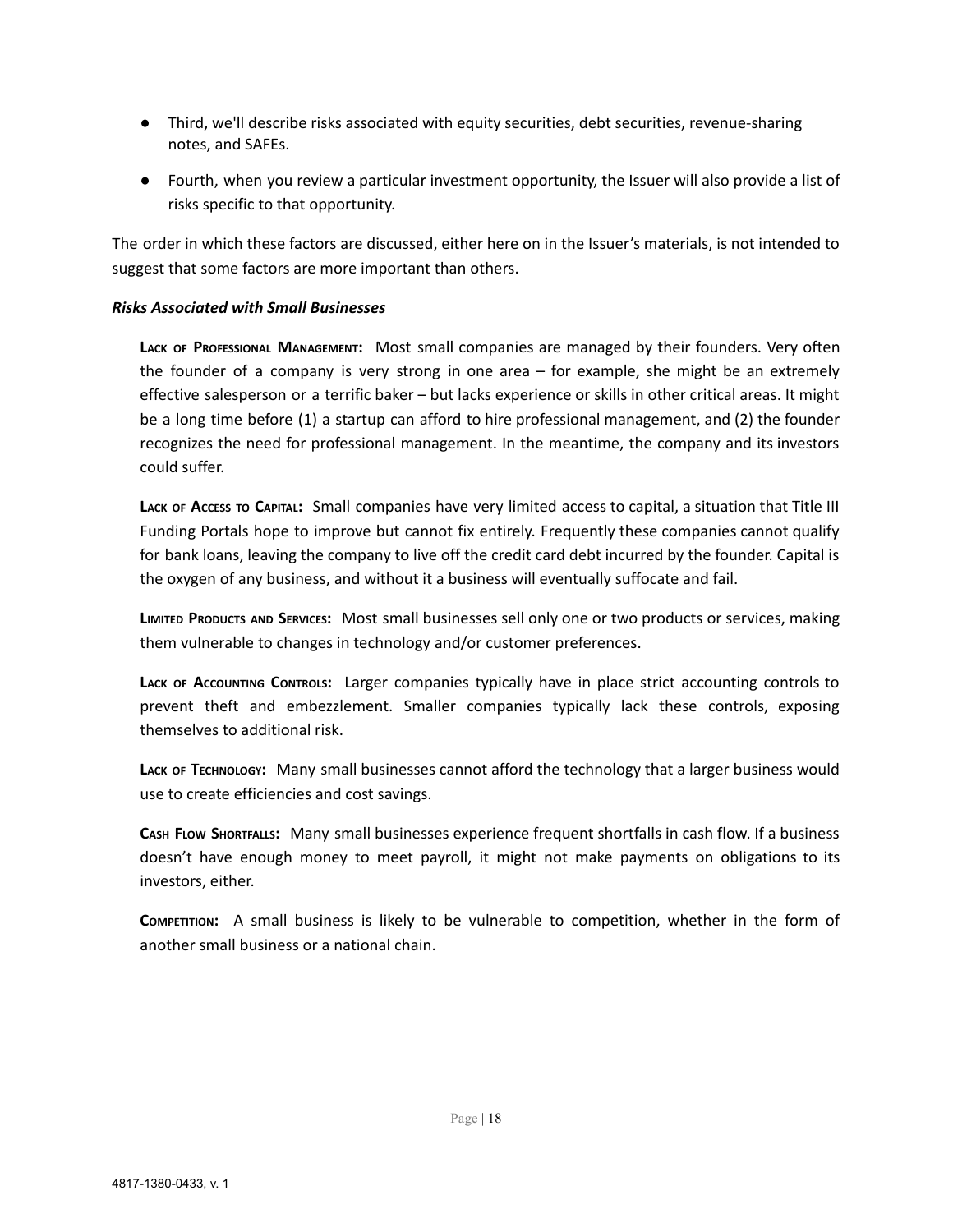#### *Risks Common to Companies on the Platform Generally*

**RELIANCE ON MANAGEMENT:** Most of the time, the securities you buy through our Platform will not give you the right to participate in the management of the company. Furthermore, if the founders or other key personnel of the issuer were to leave the company or become unable to work, the company (and your investment) could suffer substantially. Thus, you should not invest unless you are comfortable relying on the company's management team. You will almost never have the right to oust management, no matter what you think of them.

**INABILITY TO SELL YOUR INVESTMENT:** The law prohibits you from selling your securities (except in certain very limited circumstances) for one year after you acquire them. Even after that one-year period, a host of Federal and State securities laws may limit or restrict your ability to sell your securities. Even if you are permitted to sell, you will likely have difficulty finding a buyer because there will be no established market. Given these factors, you should be prepared to hold your investment (your promissory note) for its full term.

**THE ISSUER MIGHT NEED MORE CAPITAL:** An issuer might need to raise more capital in the future to fund new product development, expand its operations, buy property and equipment, hire new team members, market its products and services, pay overhead and general administrative expenses, or a variety of other reasons. There is no assurance that additional capital will be available when needed, or that it will be available on terms that are not adverse to your interests as an investor. If the company is unable to obtain additional funding when needed, it could be forced to delay its business plan or even cease operations altogether.

**CHANGES IN ECONOMIC CONDITIONS COULD HURT AN ISSUER'<sup>S</sup> BUSINESSES:** Factors like global or national economic recessions, changes in interest rates, changes in credit markets, changes in capital market conditions, declining employment, decreases in real estate values, changes in tax policy, changes in political conditions, and wars and other crises, among other factors, hurt businesses generally and small, local businesses in particular. These events are generally unpredictable.

**N<sup>O</sup> REGISTRATION UNDER SECURITIES LAWS:** The securities sold on our Platform will not be registered with the SEC or the securities regulator of any State. Hence, neither the companies nor their securities will be subject to the same degree of regulation and scrutiny as if they were registered.

**INCOMPLETE OFFERING INFORMATION:** Title III does not require us or the issuer to provide you with all the information that would be required in some other kinds of securities offerings, such as a public offering of shares (for example, publicly-traded firms must generally provide investors with quarterly and annual financial statements that have been audited by an independent accounting firm). Although Title III does require extensive information, as described above, it is possible that you would make a different decision if you had more information.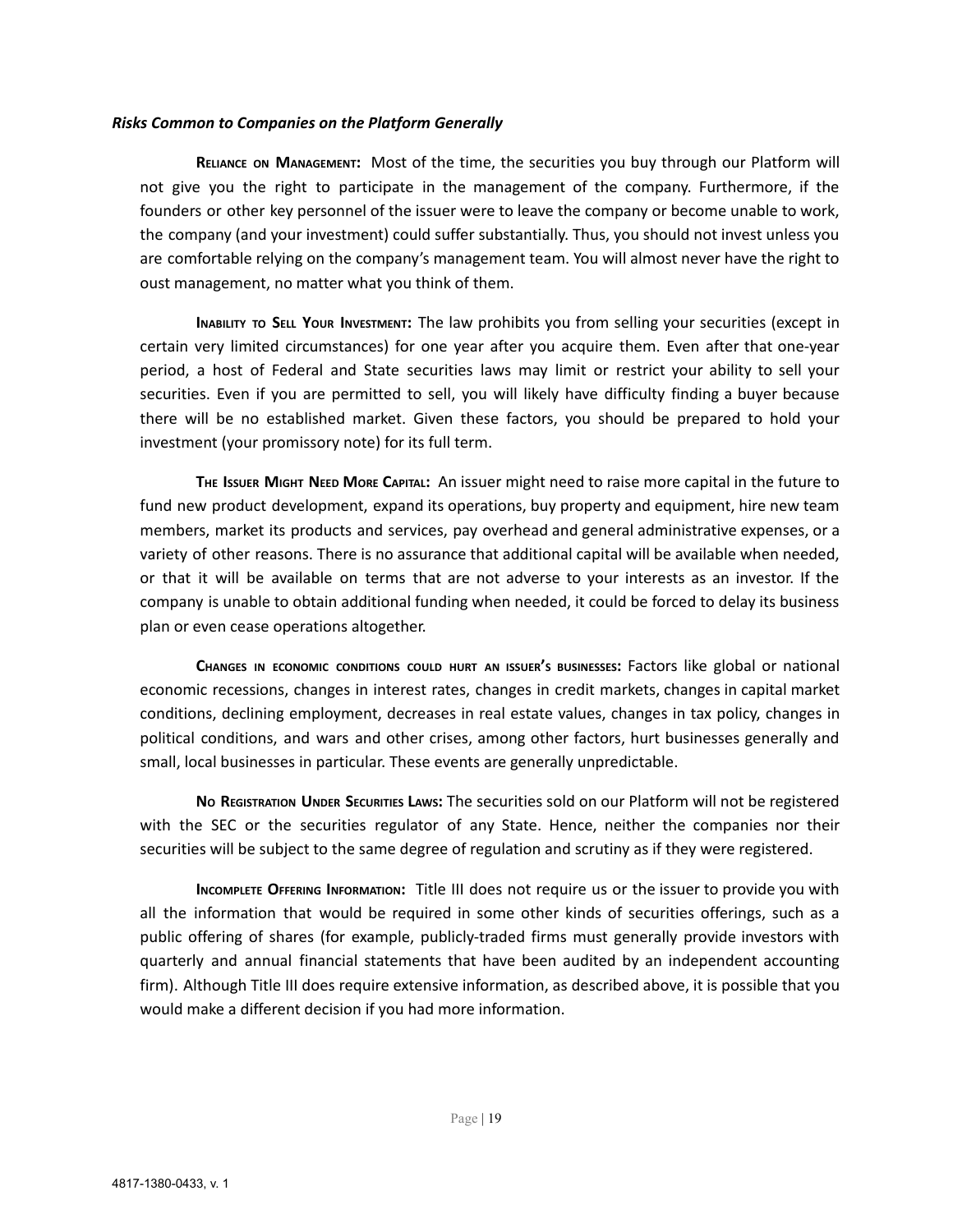**LACK OF ONGOING INFORMATION:** Companies that issue securities using Title III are required to provide some information to investors for at least one year following the offering. However, this information is far more limited than the information that would be required of a publicly-reporting company; and the company is allowed to stop providing annual information in certain circumstances.

**BREACHES OF SECURITY:** It is possible that our systems would be "hacked," leading to the theft or disclosure of confidential information you have provided to us. Because techniques used to obtain unauthorized access or to sabotage systems change frequently and generally are not recognized until they are launched against a target, we and our vendors may be unable to anticipate these techniques or to implement adequate preventative measures.

**UNINSURED LOSSES:** A given company might not buy enough insurance to guard against the risks of its business, whether because it doesn't know enough about insurance, because it can't afford adequate insurance, or some combination of the two. Also, there are some kinds of risks that are simply impossible to insure against, at least at a reasonable cost. Therefore, any company could incur an uninsured loss that could damage its business.

THE OWNERS COULD BE BAD PEOPLE OR DO BAD THINGS: Before we allow a company on our Platform, we run certain background checks, including criminal background checks. However, there is no way to know for certain that someone is honest, and even generally honest people sometimes do dishonest things in desperate situations – for example, when their company is on the line, or they're going through a divorce or other stressful life event. It is possible that the management of a company, or an employee, would steal from or otherwise cheat the company, and you.

**UNRELIABLE FINANCIAL PROJECTIONS:** Issuers might provide financial projections reflecting what they believe are reasonable assumptions concerning their businesses. However, the nature of business is that financial projections are rarely accurate, not because issuers intend to mislead investors but because so many things can change, and business is so difficult to predict.

**LIMITS ON LIABILITY OF COMPANY MANAGEMENT:** Many companies limit the liability of management, making it difficult or impossible for investors to sue managers successfully if they make mistakes or conduct themselves improperly (not all liability can be waived, however). You should assume that you will never be able to sue the management of any company, even if they make decisions you believe are plainly wrong.

**CHANGES IN LAWS:** Changes in laws or regulations, including but not limited to zoning laws, environmental laws, tax laws, consumer protection laws, securities laws, antitrust laws, and health care laws, could adversely affect many companies.

**CONFLICTS OF INTEREST WITH US:** In most cases, we make money as soon as you invest. You, on the other hand, make money only if your investments turn out to be successful. Or to put it a different way, at least in the short term it is in our interest to have you invest as much as possible in as many companies as possible, even if they all fail and you lose your money.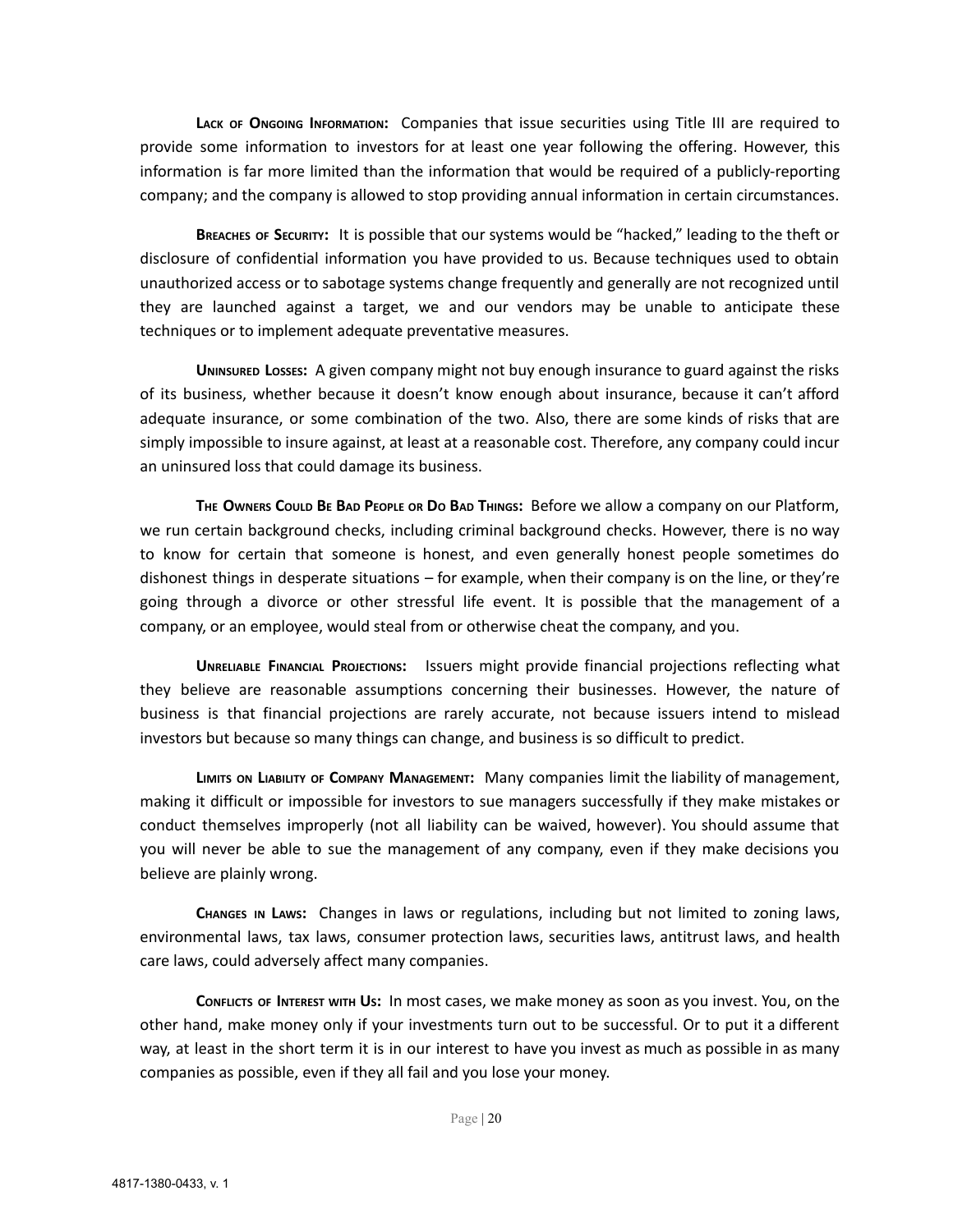**CONFLICT OF INTEREST WITH COMPANIES AND THEIR MANAGEMENT:** In many ways your interests and the interests of company management will coincide: you both want the company to be as successful as possible. However, your interests might be in conflict in other important areas, including these:

- You might want the company to distribute money, while the company might prefer to reinvest it back into the business.
- You might wish the company would be sold so you can realize a profit from your investment, while management might want to continue operating the business.
- You would like to keep the compensation of managers low, while managers want to make as much as they can.

**LACK OF PROFESSIONAL ADVICE:** Because of the limits imposed by law, you might invest only a few hundred or a few thousand dollars in a given company. At that level of investment, you might decide that it's not worthwhile for you to hire lawyers and other advisors to evaluate the company. Yet if you don't hire advisors, you are in many respects "flying blind" and more likely to make a poor decision.

**YOUR INTERESTS AREN'<sup>T</sup> REPRESENTED BY OUR LAWYERS:** We have lawyers who represent us, and most of the companies on the Platform also have lawyers, who represent them. These lawyers have drafted the Terms of Use and Privacy Policy on the Site, and will draft all the documents you are required to sign. None of these lawyers represents you personally. If you want your interests to be represented, you will have to hire your own lawyer, at your own cost.

**FUTURE INVESTORS MIGHT HAVE SUPERIOR RIGHTS:** If the company needs more capital in the future and sells stock to raise that capital, the new investors might have rights superior to yours. For example, they might have the right to be paid before you are, to receive larger distributions, to have a greater voice in management, or otherwise.

**OUR COMPANIES WILL NOT BE SUBJECT TO THE CORPORATE GOVERNANCE REQUIREMENTS OF THE NATIONAL SECURITIES EXCHANGES:** Any company whose securities are listed on a national stock exchange (for example, the New York Stock Exchange) is subject to a number of rules about corporate governance that are intended to protect investors. For example, the major U.S. stock exchanges require listed companies to have an audit committee made up entirely of independent members of the board of directors (*i.e*., directors with no material outside relationships with the company or management), which is responsible for monitoring the company's compliance with the law. Companies listed on our Platform typically will not be required to implement these and other stockholder protections.

#### *Risks Associated with Debt Securities*

**YOU HAVE <sup>A</sup> LIMITED UPSIDE:** As a creditor of the company, the most you can hope to receive is your money back plus interest. You cannot receive more than that even if the company turns into the next Facebook.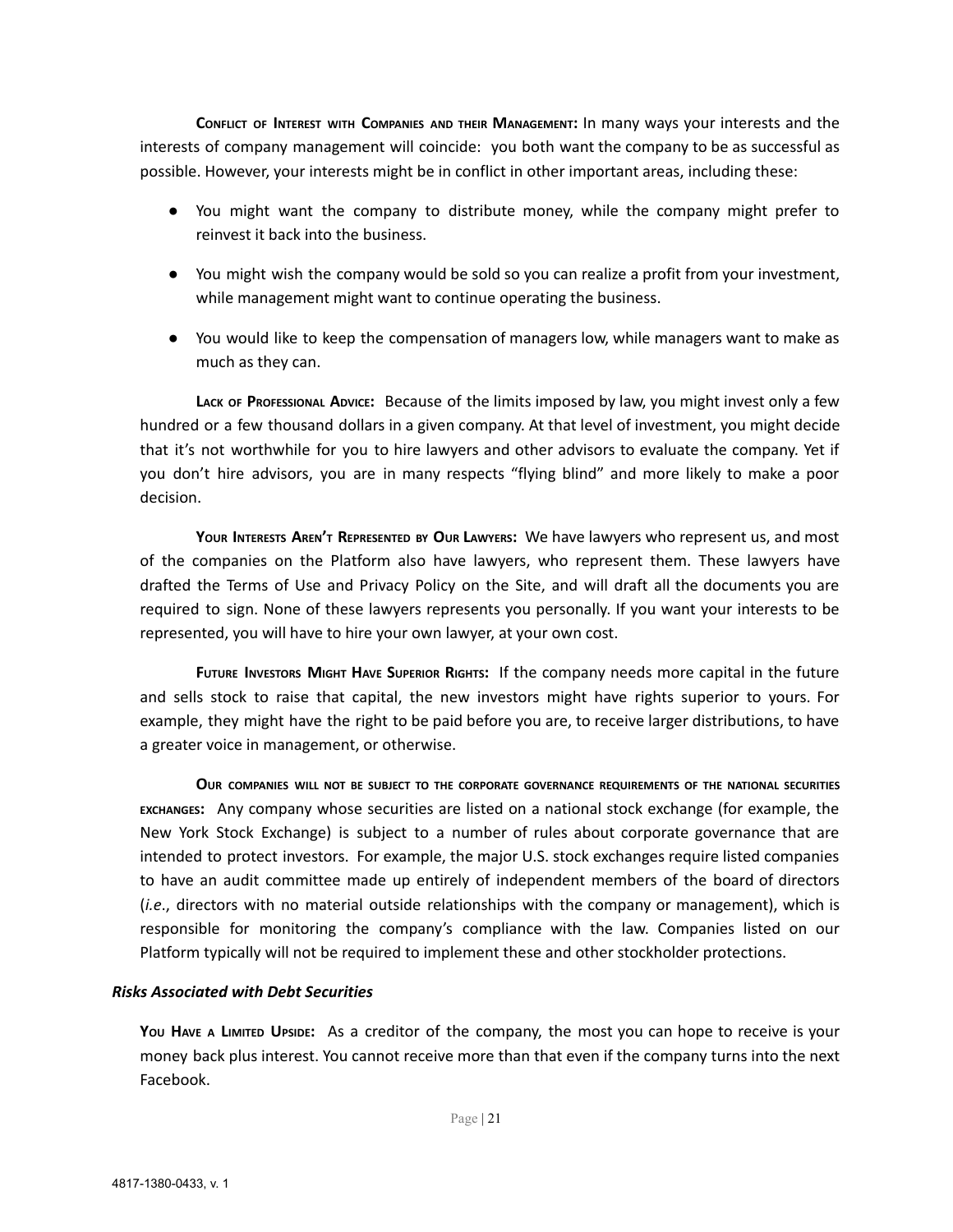**YOU DO HAVE A DOWNSIDE:** Conversely, if the company loses enough value, you could lose some or all your money.

**SUBORDINATION TO RIGHTS OF OTHER LENDERS:** Typically, when you buy a debt security on our Platform, while you will have a higher priority than holders of the equity securities in the company, you will have a lower priority than some other lenders, like banks or leasing companies. In the event of bankruptcy, they would have the right to be paid first, up to the value of the assets in which they have security interests, while you would only be paid from the excess, if any.

**LACK OF SECURITY:** Sometimes when you buy a debt security on our Platform, it will be secured by property, like an interest in real estate or equity. Other times it will not.

**LACK OF GUARANTY:** Sometimes when you buy a debt security on our Platform, it will be guaranteed by the owner of the business, or by someone else. Other times it will not.

**ISSUERS TYPICALLY WILL NOT HAVE THIRD PARTY CREDIT RATINGS:** Credit rating agencies, notably Moody's and Standard & Poor's, assign credit ratings to debt issuers. These ratings are intended to help investors gauge the ability of the issuer to repay the loan. Companies on our Platform generally will not be rated by either Moody's or Standard & Poor's, leaving investors with no objective measure by which to judge the company's creditworthiness.

INTEREST RATE MIGHT NOT ADEQUATELY COMPENSATE YOU FOR RISK: Theoretically, the interest rate paid by a company should compensate the creditor for the level of risk the creditor is assuming. That's why consumers generally pay one interest rate, large corporations pay a lower interest rate, and the Federal government (which can print money if necessary) pays the lowest rate of all. However, the chances are very high that when you lend money to a company on the Platform (buying a promissory note is the same as lending money), the interest rate might not compensate you adequately for the level of risk.

#### *Risks Associated with Equity Securities*

**EQUITY COMES LAST IN THE CAPITAL STACK:** The holders of the equity interests stand to profit most if the company does well, but stand last in line to be paid when the company dissolves. Everyone – the bank, the holders of debt securities, even ordinary trade creditors – has the right to be paid first. You might buy equity hoping the company will be the next Facebook, but face the risk that it will be the next Theranos.

**I<sup>N</sup> MOST CASES, YOU WILL B<sup>E</sup> A MINORITY INVESTOR**: Investors will typically be "minority" owners of companies on the Platform, meaning that other parties will have complete voting and managerial control over the company. As a minority stockholder, you typically will not have the right or ability to influence the direction of the company. You will generally be a passive investor. In some cases, this may mean that your securities are treated less preferentially than those of larger security holders.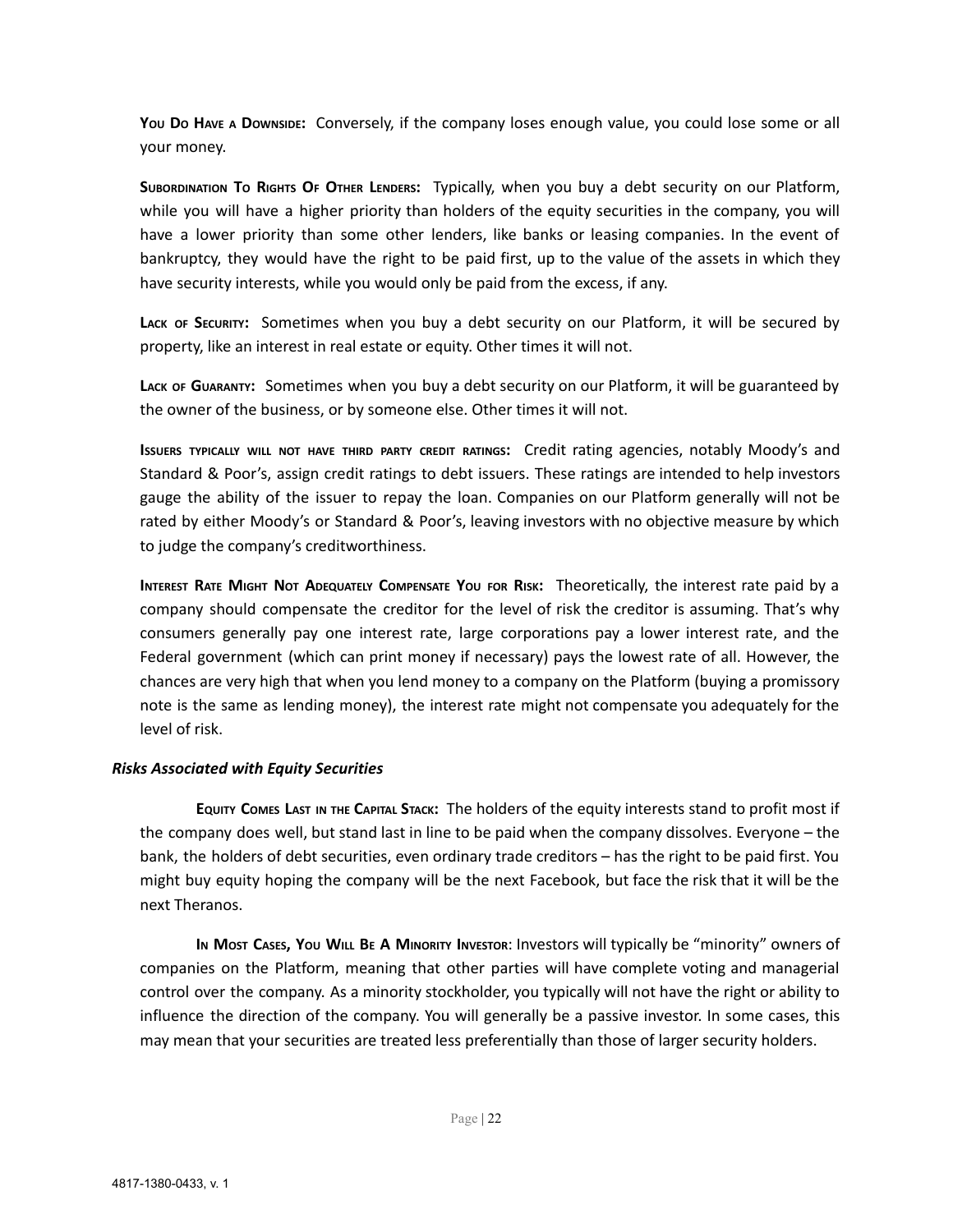**POSSIBLE TAX COST**: Many of the companies on the Platform will be limited liability companies. In almost every case these limited liability companies will be taxed as partnerships, with the result that their taxable income will "flow through" and be reported on the tax returns of the equity owners. It is therefore possible that you would be required to report taxable income of a given company on your personal tax return, and pay tax on it, even if the company doesn't distribute any money to you. To put it differently, your taxable income from a limited liability company is not limited to the distributions you receive.

**YOUR INTEREST MIGHT BE DILUTED:** As an equity owner, your interest will be "diluted" immediately, in the sense that (1) the "book value" of the company is very likely to be lower than the price you are paying, and (2) the founder of the company, and possibly others, bought their stock at a lower price than you are buying yours. Your interest could be further "diluted" in the future if the company sells stock at a lower price than you paid.

**FUTURE INVESTORS MIGHT HAVE SUPERIOR RIGHTS:** If the company needs more capital in the future and sells stock to raise that capital, the new investors might have rights superior to yours. For example, they might have the right to be paid before you are, to receive larger distributions, to have a greater voice in management, or otherwise.

**DILUTION OF VOTING RIGHTS:** Even if you have any voting rights to begin with (and many of the equity securities offered on the Platform will have no voting rights), these rights will be diluted if the company issues additional equity securities.

#### *Risks Associated with Revenue-Sharing Notes*

**YOU HAVE <sup>A</sup> LIMITED UPSIDE:** Although a revenue-sharing note has more upside than a standard note, the upside is still limited.

**REVENUE IS UNCERTAIN:** The amount and timing of a company's revenues can be extremely hard to predict. For example, the management of an Issuer might make decisions they believe will lead to a higher value for the company, but also lead to lower revenue, at least in the short term. In fact, companies like Facebook have achieved extremely high valuations before they achieved significant revenue.

**ARBITRARY TERMS:** The terms of your revenue-sharing notes – for example, whether your maximum payout is 1.5 times your investment, 2.0 times your investment, or something else – were likely set by management on an arbitrary basis, without regard to traditional measures of value like profitability.

**CONFLICTS WITH MANAGEMENT:** As the holder of a revenue-sharing note your interests could conflict with the interests of management in terms of the timing of revenue recognition.

**OTHER RISKS OF DEBT SECURITIES APPLY:** All the risks listed above for debt securities also apply to revenue-sharing notes.